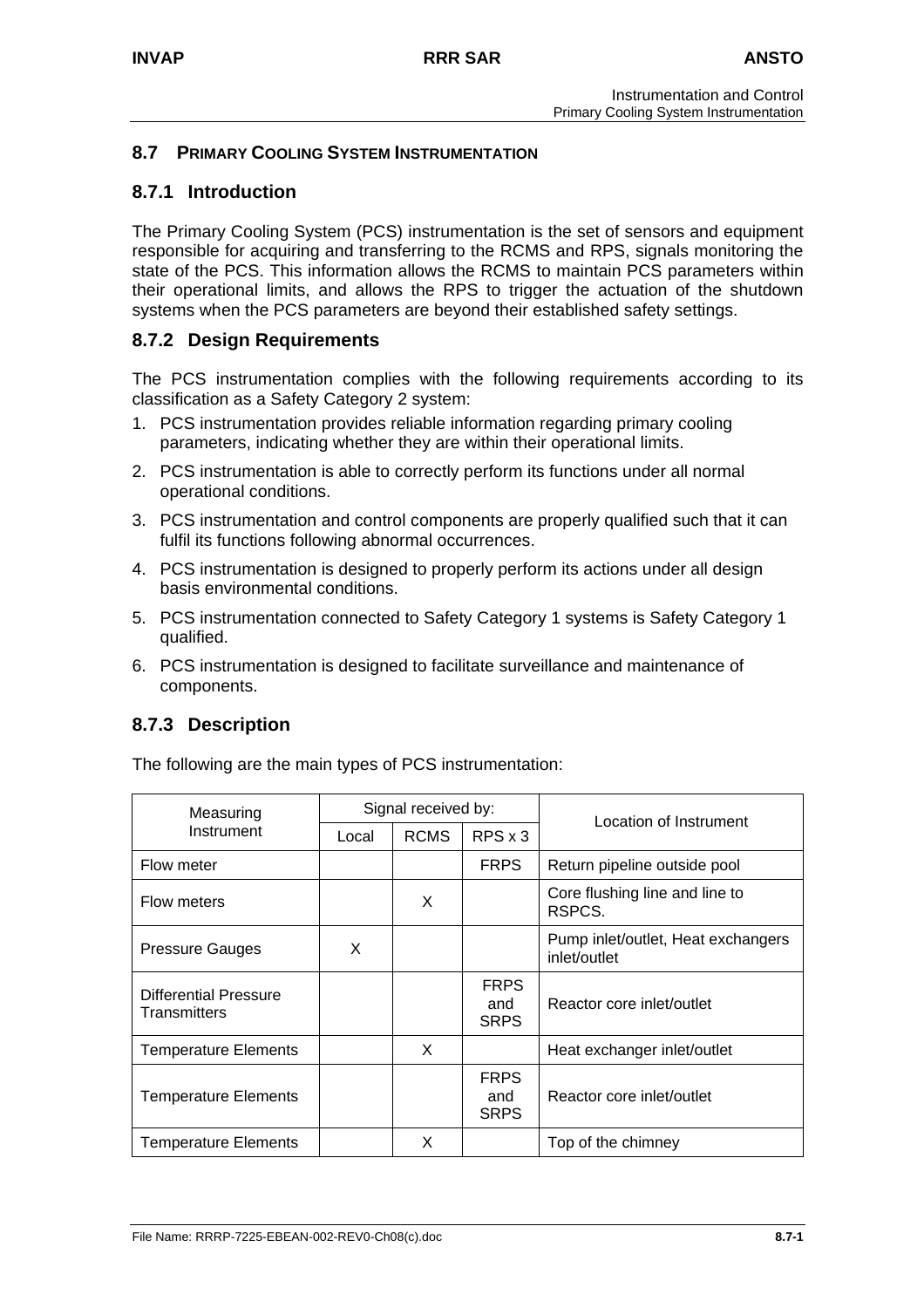Instrumentation and Control

Primary Cooling System Instrumentation

| Measuring                    |       | Signal received by: |                                   | Location of Instrument                                                                   |
|------------------------------|-------|---------------------|-----------------------------------|------------------------------------------------------------------------------------------|
| Instrument                   | Local | <b>RCMS</b>         | $RPS \times 3$                    |                                                                                          |
| <b>Level Switches</b>        |       | X                   | <b>FRPS</b><br>and<br><b>SRPS</b> | Pool                                                                                     |
| <b>Limit Switch</b>          |       | X                   |                                   | Flap valves (full open and full<br>closed) (2 additional switches for<br>PAM indication) |
| <b>Limit Switch</b>          |       | X                   |                                   | <b>Isolation valves</b>                                                                  |
| <b>Failed Fuel Detection</b> |       | X                   |                                   | Reactor core outlet pipe (FFEM and<br>ALMO)                                              |

Typical pump parameters received by the RCMS are:

| <b>Measured Parameter</b> | Location of Measuring Device | <b>Type of Measuring Device</b> |
|---------------------------|------------------------------|---------------------------------|
| Temperature               | Drive winding                | Thermistor with relays          |
|                           | Drive bearings               | <b>RTD</b>                      |
|                           | <b>Bearings</b>              | <b>RTD</b>                      |
|                           | Pump bearings                | <b>RTD</b>                      |
| Vibration                 |                              | Acceleration detector           |
| <b>Leak Detection</b>     | Mechanical seal              | Level detection switch          |

A detailed description of the actions and interlocks generated by the RCMS and RPS can be found in Chapter 6.

# **8.7.4 Conformance Analysis**

## **8.7.4.1 Conformance to Design Requirements**

## **8.7.4.1.1 Conformance to Design Requirements 1**

Requirement 1: PCS instrumentation will provide reliable information regarding cooling parameters, indicating whether they are within their operational limits.

All PCS instrumentation has been selected to provide reliable data regarding the reactor cooling parameters. The instruments selected, cover the entire expected range of operation of the monitored parameters with appropriate accuracy. Thus the instrumentation provides reliable information that indicates if the PCS parameters are within their operational limits.

### **8.7.4.1.2 Conformance to Design Requirements 2**

Requirement 2: PCS instrumentation will be able to correctly perform their functions under all normal operational conditions.

Operational conditions are the design bases taken into account when selecting instrumentation for each monitored parameter. All instrumentation is designed to properly function in all operational states of the system.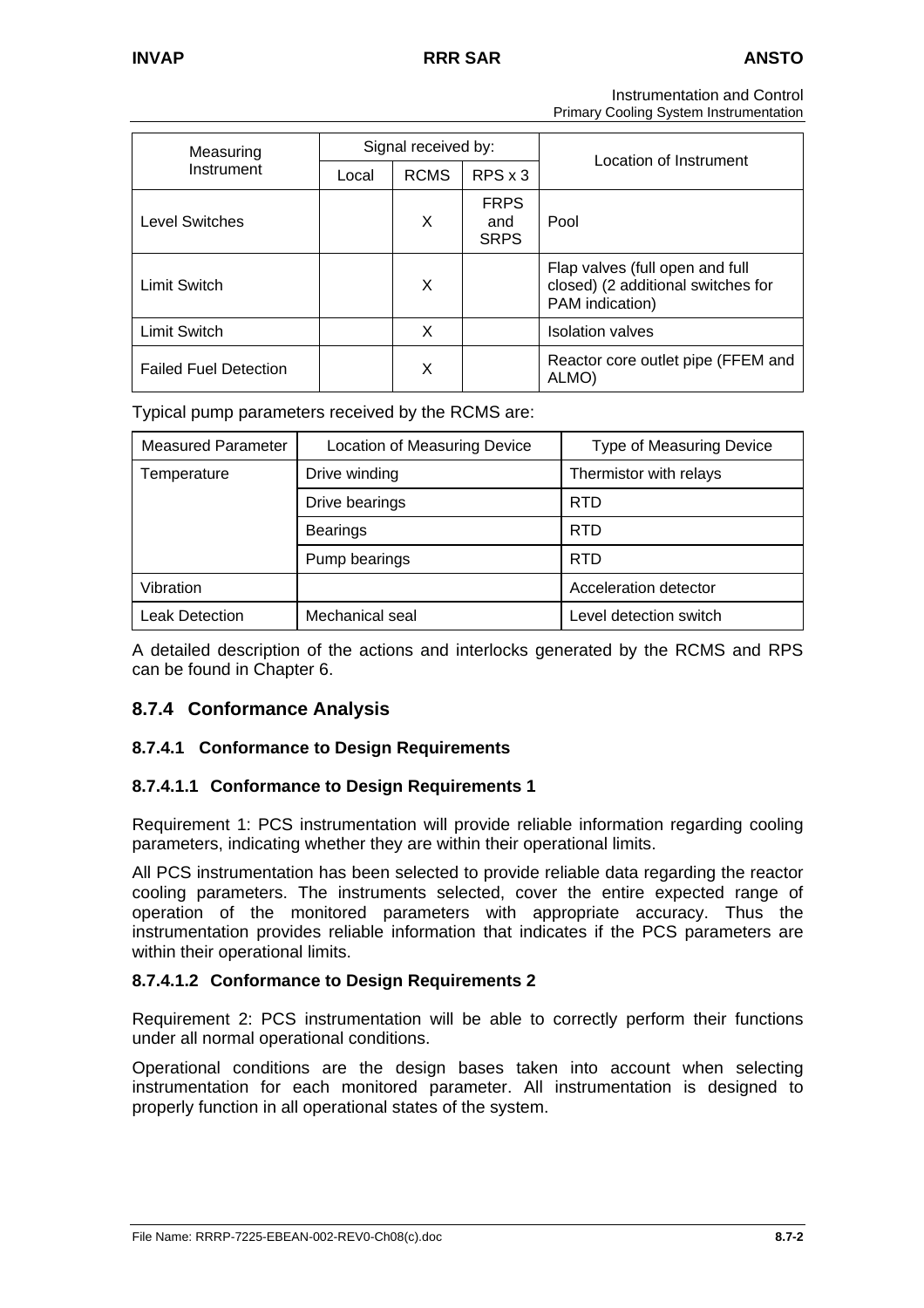### **8.7.4.1.3 Conformance to Design Requirements 3**

Requirement 3: PCS instrumentation and control components will be properly qualified such that they can fulfil their functions during and after abnormal occurrences.

All Safety Category 1 and 2 instrumentation is qualified to the requirements of their respective category. This ensures that the instrumentation will fulfil their function during and after abnormal occurrences.

### **8.7.4.1.4 Conformance to Design Requirement 4**

Requirement 4: PCS instrumentation will be designed to properly perform their actions under all design basis environmental conditions.

PCS instrumentation is not located in the reactor pool, and is located away from harsh environments thereby reducing the possibility of equipment deterioration by corrosion, vibration or radiation. In all cases, instrumentation is provided with protection from its environment and is designed to tolerate all operational conditions and expected transients.

### **8.7.4.1.5 Conformance to Design Requirement 5**

Requirement 5: PCS instrumentation connected to Safety Category 1 systems will be Safety Category 1 qualified.

Signals coming from Safety Category 2 systems can be shared with Safety Category 1 systems, however this imposes strict conditions on the quality of the sensors provided. In all cases where a Safety Category 2 system is connected to a Category 1 system, the sensors and instruments are qualified to Class 1E requirements and are designed with the required redundancy and physical separation.

### **8.7.4.1.6 Conformance to Design Requirement 6**

Requirement 6: PCS instrumentation will be designed to facilitate surveillance and maintenance of components.

Where possible, instruments have been placed in locations to facilitate accessibility for surveillance and maintenance tasks by operators and maintainers.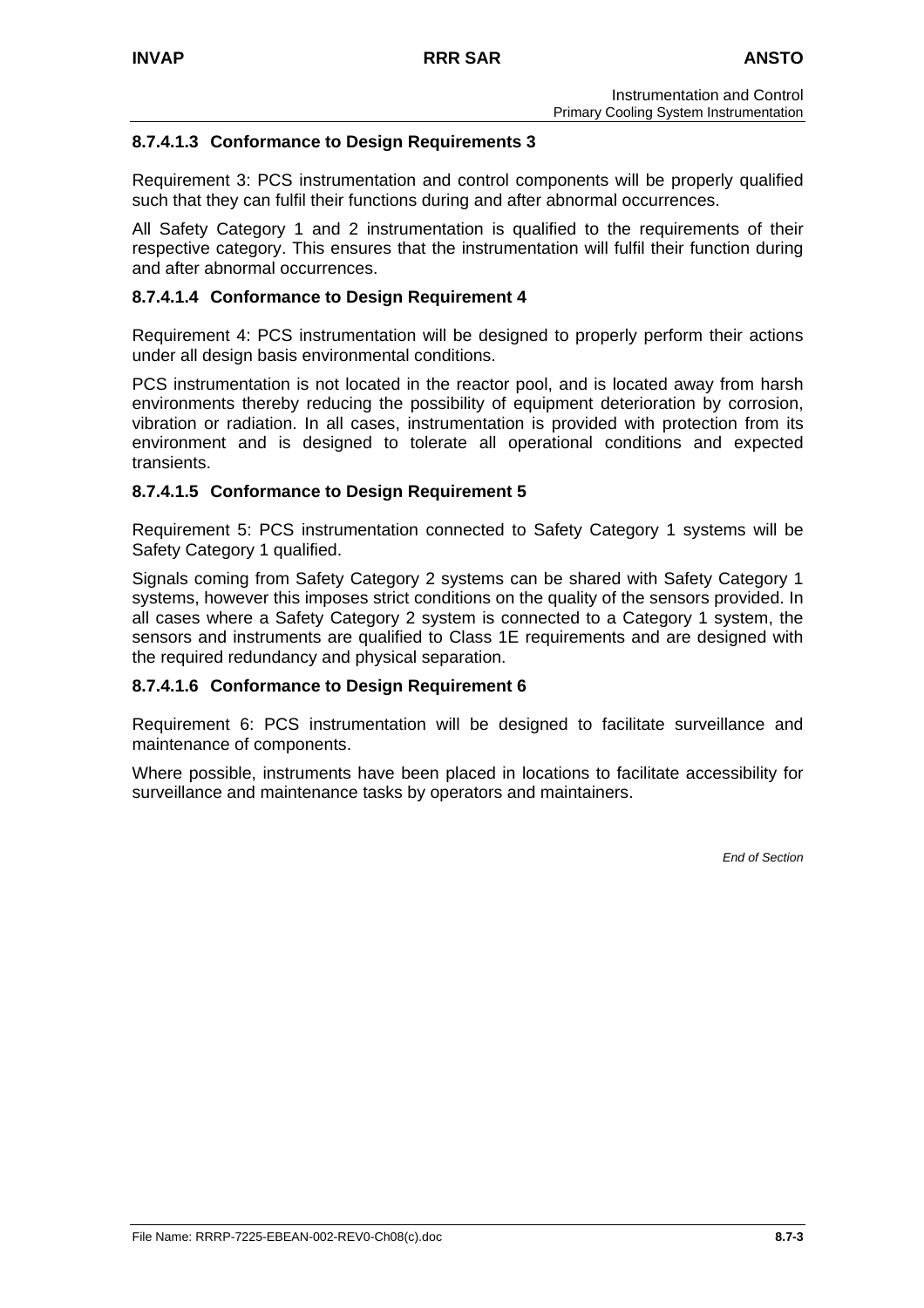## **8.8 SECONDARY COOLING SYSTEM INSTRUMENTATION**

## **8.8.1 Introduction**

The Secondary Cooling System (SCS) instrumentation is the set of sensors and equipment responsible for acquiring and transferring to the RCMS signals monitoring the state of the SCS. This information allows the RCMS to modify operational conditions to maintain SCS parameters within operational limits.

## **8.8.2 Design Requirements**

The SCS instrumentation fulfils the following functional requirements according to its Safety Category 2 classification:

- 1. SCS instrumentation provides reliable information regarding secondary cooling parameters, indicating whether they are within their operational limits.
- 2. SCS instrumentation is able to correctly perform its functions under all normal operational conditions.
- 3. SCS instrumentation and control components are properly qualified such that they can fulfil their functions during and after abnormal occurrences.
- 4. SCS instrumentation is designed to properly perform its functions under all design basis environmental conditions.
- 5. SCS instrumentation is designed to facilitate surveillance and maintenance of components.

## **8.8.3 Description**

The following are the main types of SCS instruments:

| Measuring                 |       | Signal received by: |                | Location                                                                       |
|---------------------------|-------|---------------------|----------------|--------------------------------------------------------------------------------|
| Instrument                | Local | <b>RCMS</b>         | $RPS \times 3$ |                                                                                |
| <b>Flow Meter</b>         | X     | X.                  |                | Collector - self-clean filters outlet -<br>ventilation pump outlet             |
| <b>Pressure Gauges</b>    | X     |                     |                | Pumps inlet/outlet- Heat<br>exchangers inlet / outlet, Cooling<br>tower inlets |
| <b>Pressure Switches</b>  |       | X                   |                | Water from cooling towers                                                      |
| Temperature<br>Elements   |       | X                   |                | Heat exchangers inlet / outlet<br>collector - Downstream of main<br>pumps      |
| <b>Vibration Switches</b> |       | X                   |                | Cooling tower fans and pumps                                                   |
| Level Control Valve       | x     |                     |                | Cooling tower basin                                                            |

A detailed description of the actions and interlocks generated by the RCMS can be found in Chapter 6.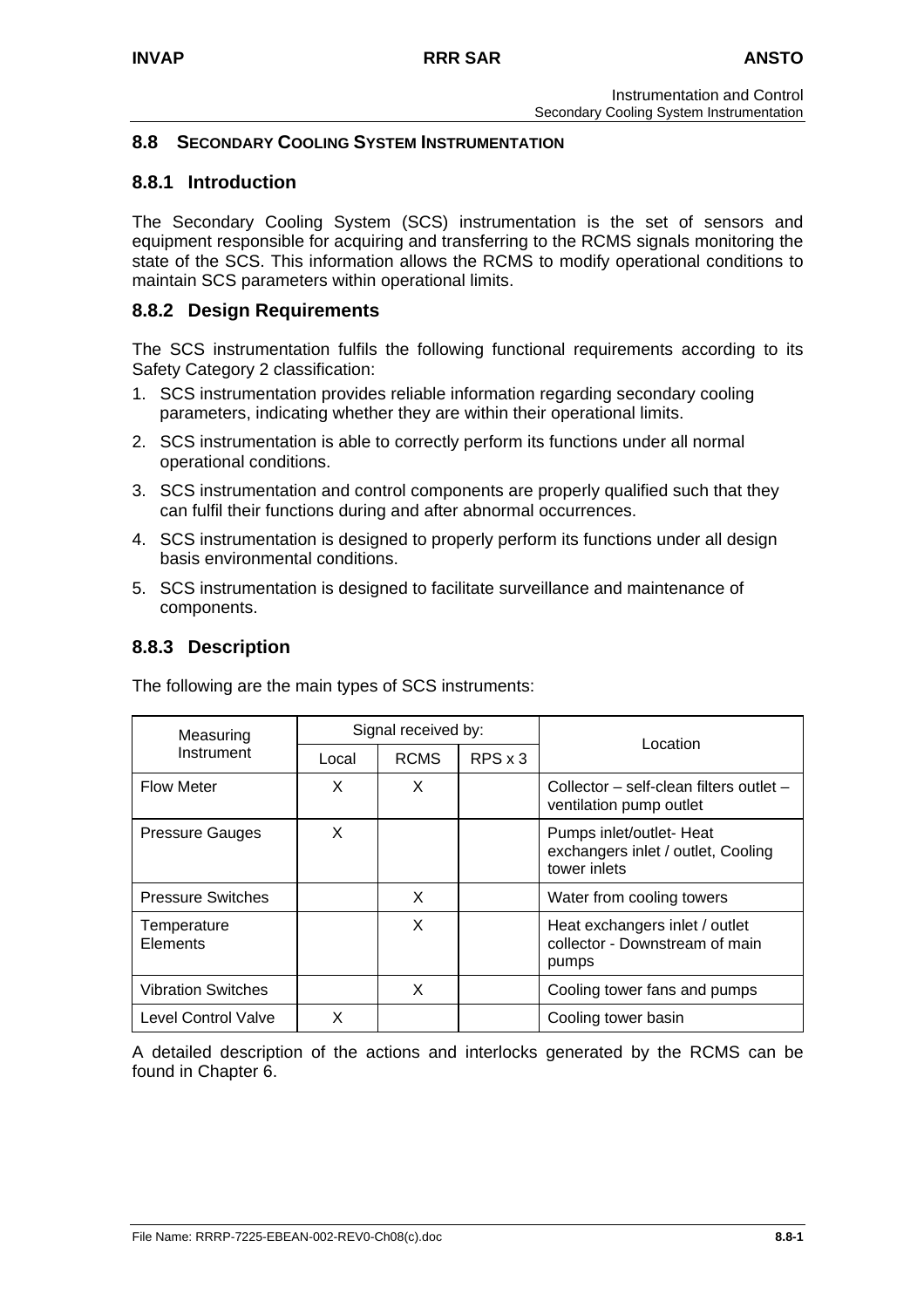## **8.8.4 Conformance Analysis**

### **8.8.4.1 Conformance to Design Requirements**

### **8.8.4.1.1 Conformance to Design Requirements 1**

Requirement 1: SCS instrumentation will provide reliable information regarding cooling parameters, indicating whether they are within their operational limits.

All SCS instrumentation is selected to indicate SCS parameters regarding the cooling characteristics. The instruments selected cover the entire expected range of operation of the monitored parameters with appropriate accuracy. The SCS instrumentation therefore provides reliable information that indicates if the SCS parameters are within their operational limits.

### **8.8.4.1.2 Conformance to Design Requirements 2**

Requirement 2: SCS instrumentation will be able to correctly perform their functions under all normal operational conditions.

Operational conditions are the design bases taken into account when selecting instrumentation for each monitored parameter. All instrumentation is designed to properly function in all operational states of the system.

### **8.8.4.1.3 Conformance to Design Requirements 3**

Requirement 3: SCS instrumentation and control components will be properly qualified such that they can fulfil their functions during and after abnormal occurrences.

All instrumentation of the SCS is qualified according to the requirements of Safety Category 2. This ensures that the instrumentation fulfils its function during and after abnormal occurrences.

### **8.8.4.1.4 Conformance to Design Requirement 4**

Requirement 4: SCS instrumentation will be designed to properly perform their actions under all design basis environmental conditions.

SCS instrumentation is not located in a harsh environment, thereby reducing the possibility of equipment deterioration by corrosion, vibration or radiation. In all cases, instrumentation is provided with protection from its environment and is designed to tolerate all operational conditions and expected transients.

### **8.8.4.1.5 Conformance to Design Requirement 5**

Requirement 5: SCS instrumentation will be designed to facilitate surveillance and maintenance of components.

SCS instrumentation is placed, whenever possible in such a way as to facilitate accessibility for surveillance and maintenance tasks by operators and maintainers.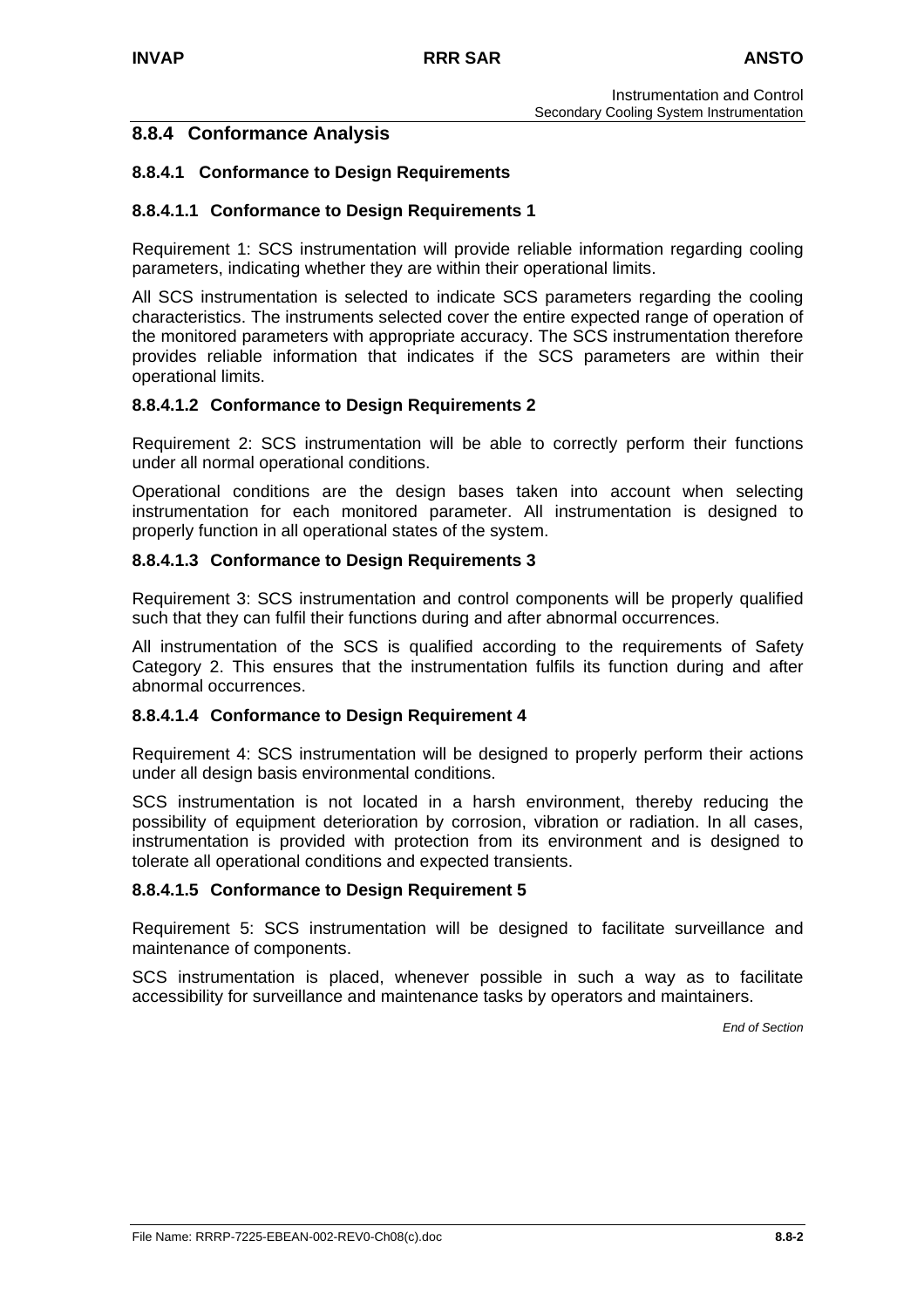## **8.9 REFLECTOR COOLING AND PURIFICATION SYSTEM INSTRUMENTATION**

### **8.9.1 Introduction**

The RCPS instrumentation is the set of sensors and equipment responsible for acquiring and transferring to the RCMS and RPS signals monitoring the state of the RCPS. This information allows the RCMS to modify the operational conditions to maintain RCPS parameters within operational limits, and allows the RPS to trigger the actuation of shutdown systems when the RCPS parameters are beyond their established safety settings.

## **8.9.2 Design Requirements**

The RCPS Instrumentation fulfils the following functional requirements according to its Safety Class 2 classification:

- 1. RCPS instrumentation provides reliable information regarding reflector  $D_2O$  cooling parameters, indicating whether they are within their operational limits.
- 2. RCPS instrumentation is able to correctly perform their functions under all normal operational conditions.
- 3. RCPS instrumentation and control components are properly qualified such that they can fulfil their functions during abnormal occurrences.
- 4. RCPS instrumentation is designed to properly perform their actions under all design basis environmental conditions.
- 5. RCPS instrumentation connected to Safety Category 1 systems is Safety Category 1 qualified.
- 6. RCPS instrumentation is designed to facilitate the surveillance and maintenance of components.

## **8.9.3 Description**

The main monitored parameters of the RCPS are:

a) Reflector Primary Cooling System Instrumentation:

| <b>Measuring Instrument</b> | Signals received by: |             |                | Location                                                    |
|-----------------------------|----------------------|-------------|----------------|-------------------------------------------------------------|
|                             | Local                | <b>RCMS</b> | $RPS \times 3$ |                                                             |
| <b>Flow Meter</b>           |                      | X           | <b>FRPS</b>    | Reflector vessel inlet pipe,<br>outside of the reactor pool |
| <b>Pressure Transmitter</b> |                      | X           |                | Expansion tank top and heat<br>exchanger inlet              |
| <b>Pressure Gauges</b>      | X                    |             |                | Pumps inlet/outlet - Heat<br>exchanger outlet               |
| <b>Temperature Elements</b> |                      | X           | <b>SRPS</b>    | Reflector vessel                                            |
| <b>Temperature Elements</b> |                      | X           |                | Before the pump branches; outlet<br>of heat exchanger       |
| <b>Conductivity Sensor</b>  |                      | X           |                | Heat exchanger inlet                                        |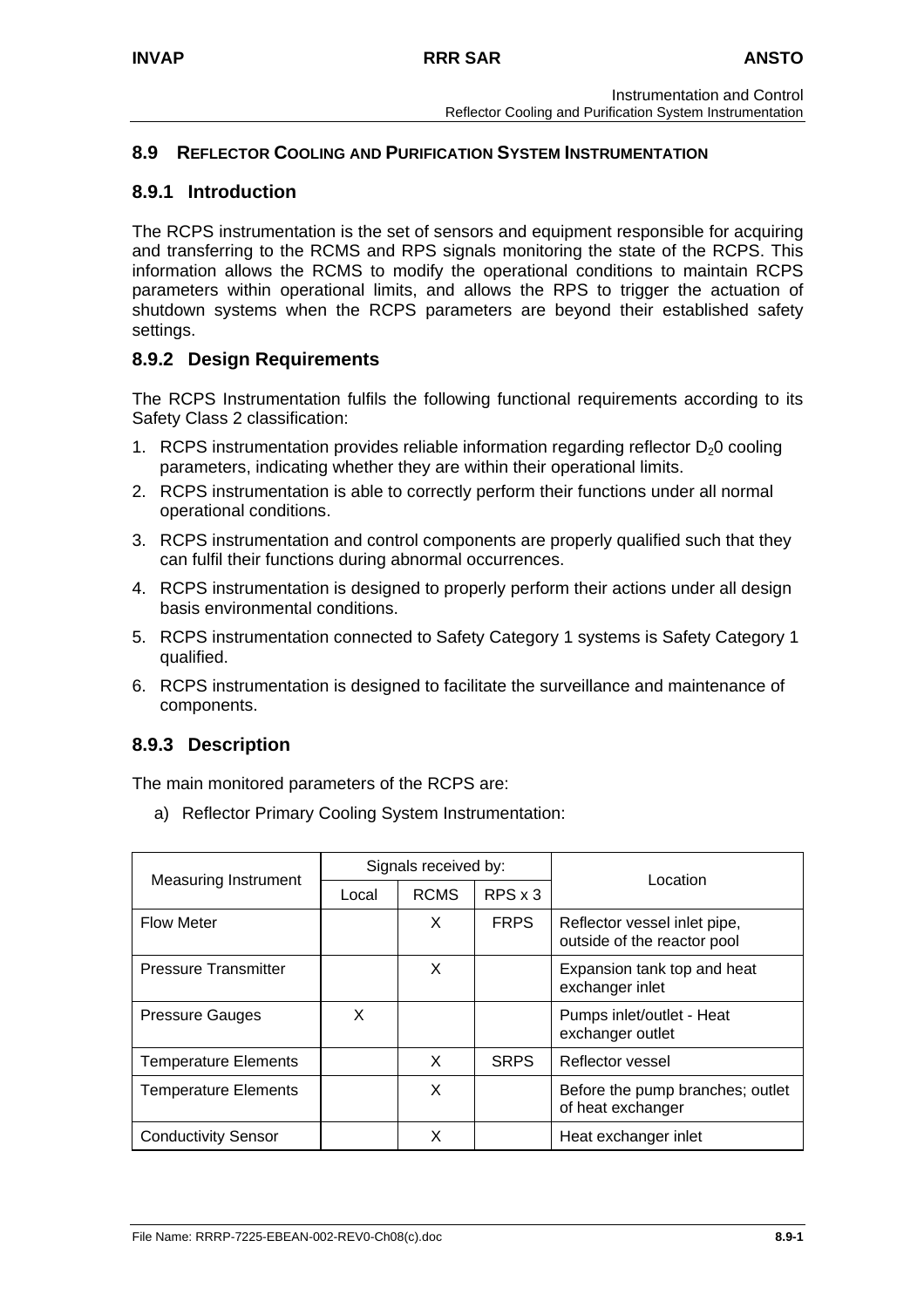## **INVAP RRR SAR ANSTO**

Instrumentation and Control

Reflector Cooling and Purification System Instrumentation

| <b>Measuring Instrument</b> |       | Signals received by: |             | Location                      |  |
|-----------------------------|-------|----------------------|-------------|-------------------------------|--|
|                             | Local | <b>RCMS</b>          | RPS x 3     |                               |  |
| Level Sensor                |       |                      | <b>FRPS</b> | Expansion tank - Storage tank |  |

## b) Reflector Intermediate Cooling System Instrumentation:

| <b>Measuring Instrument</b> |       | Signals received by: |                | Location                                      |
|-----------------------------|-------|----------------------|----------------|-----------------------------------------------|
|                             | Local | <b>RCMS</b>          | $RPS \times 3$ |                                               |
| <b>Flow Meter</b>           |       | х                    |                | Heat exchanger inlet/outlet                   |
| <b>Flow Switch</b>          | X     |                      |                | Filter inlet                                  |
| <b>Pressure Gauges</b>      | X     |                      |                | Pumps inlet/outlet - Heat<br>exchanger outlet |
| <b>Temperature Elements</b> |       | X                    |                | Heat exchanger inlet/outlet                   |
| Level Sensor                |       | X                    |                | Expansion tank                                |

c) Deuterium Recombination System Instrumentation:

|                                           |       | Signals received by: |                | Location                                                                                                     |  |
|-------------------------------------------|-------|----------------------|----------------|--------------------------------------------------------------------------------------------------------------|--|
| Measuring Instrument                      | Local | <b>RCMS</b>          | $RPS \times 3$ |                                                                                                              |  |
| <b>Flow Meter</b>                         |       | X.                   |                | Compressor discharge.                                                                                        |  |
| <b>Pressure Indicating</b><br>Transmitter | X     | X                    |                | Compressor discharge                                                                                         |  |
| <b>Differential Pressure</b><br>Sensor    |       | X                    |                | Gas filters                                                                                                  |  |
| <b>Temperature Elements</b>               |       | X                    |                | Electric Heaters outlet -<br>Recombination units outlet - Gas<br>filters outlet - compressor<br>inlet/outlet |  |
| <b>Conductivity Sensor</b>                |       | X                    |                | Gas filters outlet, heat exchanger<br>outlet                                                                 |  |

A detailed description of the actions and interlocks generated by the RCMS and RPS can be found in Chapter 6.

## **8.9.4 Conformance Analysis**

## **8.9.4.1 Conformance to Design Requirements**

### **8.9.4.1.1 Conformance to Design Requirements 1**

Requirement 1: RCPS instrumentation will provide reliable information regarding cooling parameters, indicating whether they are within their operational limits.

All RCPS instrumentation is selected to indicate reactor parameters regarding the reflector  $D_2O$  cooling and purification characteristics. The instruments are selected to cover the entire expected range of operation of the monitored parameters with the appropriate accuracy. Thus the instrumentation provides reliable information that indicates if the parameter is within its corresponding operational limit.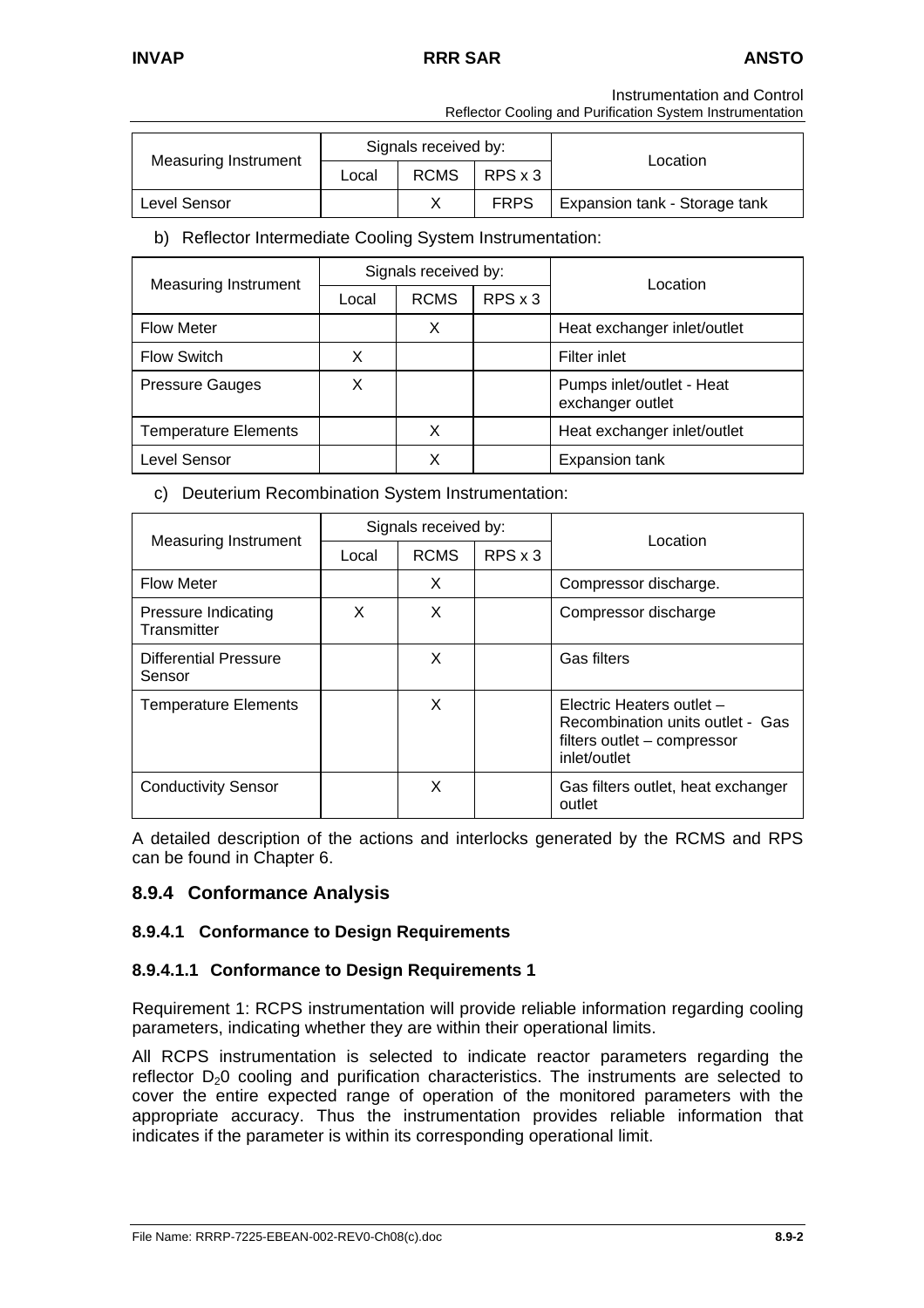### **8.9.4.1.2 Conformance to Design Requirements 2**

Requirement 2: RCPS instrumentation will be able to correctly perform their functions under all normal operational conditions.

Operational conditions are the design bases taken into account when selecting instrumentation for each monitored parameter. All instrumentation is designed to properly function in all operational states of the system.

### **8.9.4.1.3 Conformance to Design Requirements 3**

Requirement 3: RCPS instrumentation and control components will be properly qualified such that they can fulfil their functions during and after abnormal occurrences.

All Safety Category 1 and 2 instrumentation is qualified to the requirements of their respective category. This ensures that the instrumentation fulfils its function during and after abnormal occurrences.

### **8.9.4.1.4 Conformance to Design Requirement 4**

Requirement 4: RCPS instrumentation will be designed to properly perform their actions under all design basis environmental conditions.

The RCPS instrumentation is not located in a harsh environment, thereby reducing the possibility of equipment deterioration by corrosion, vibration or radiation. In all cases instrumentation is provided with the corresponding protection from its environment and is designed to tolerate all operational conditions and expected transients.

### **8.9.4.1.5 Conformance to Design Requirement 5**

Requirement 5: RCPS instrumentation connected to Safety Category 1 systems will be Safety Category 1 qualified.

Signals coming from Safety Category 2 systems can be shared with Safety Category 1 systems however this imposes strict conditions on the quality of the sensors provided. In all cases where a Safety Category 2 system is connected to a Category 1 system, the sensors and instruments are qualified to Class 1E requirements and are designed with the required redundancy and physical separation.

### **8.9.4.1.6 Conformance to Design Requirement 6**

Requirement 6: RCPS instrumentation will be designed to facilitate surveillance and maintenance of components.

Wherever possible, the instruments are placed in such a way as to facilitate accessibility for surveillance and maintenance tasks by operators and maintainers.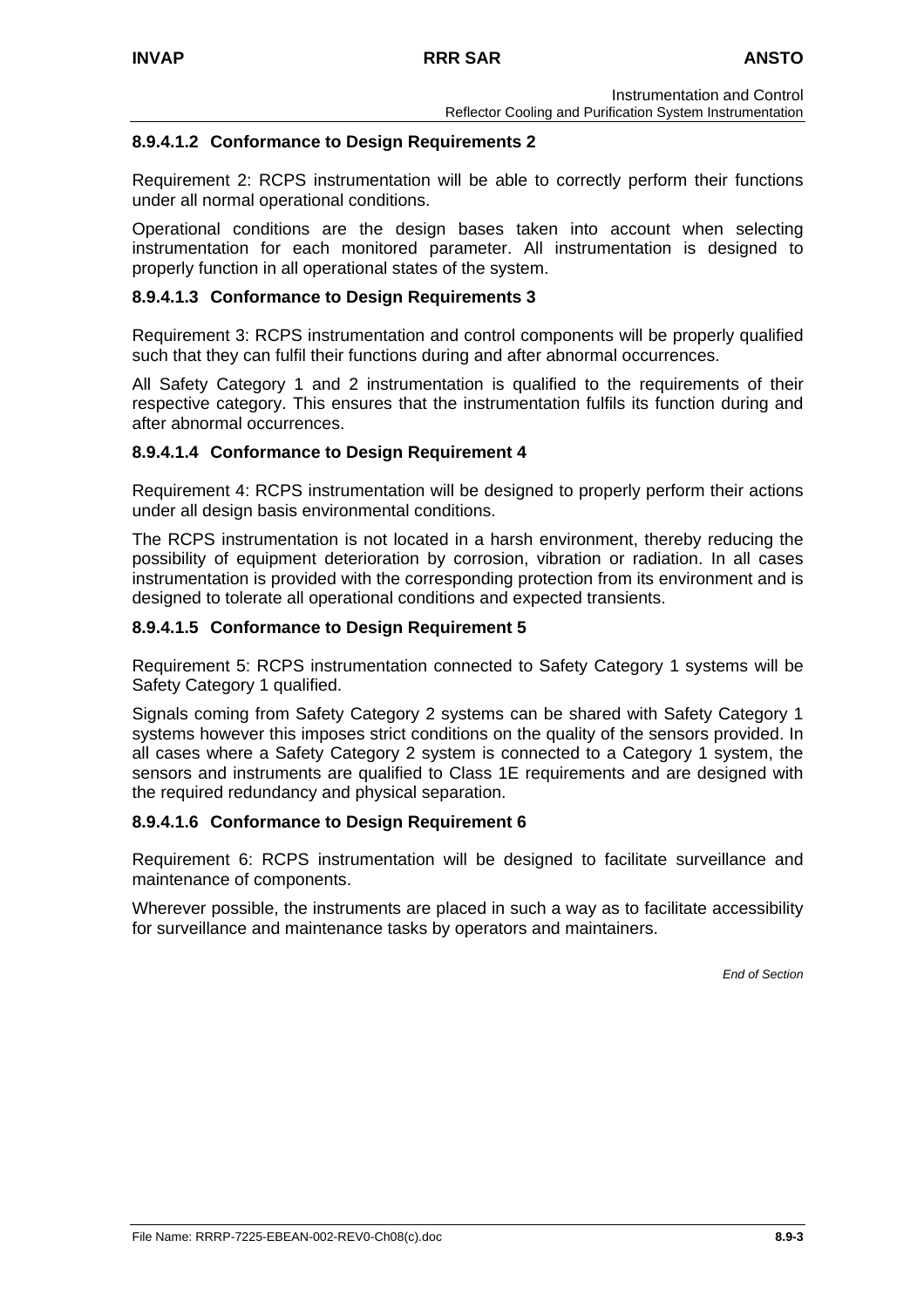## **8.10 REACTOR AND SERVICE POOLS COOLING SYSTEM INSTRUMENTATION**

## **8.10.1 Introduction**

The Reactor and Service Pools Cooling System (RSPCS) instrumentation is the set of sensors and equipment responsible for acquiring and transferring to the RCMS and FRPS signals monitoring the state of the RSPCS. This information allows the RCMS to modify operational conditions to maintain RSPCS parameters within operational limits, and allows the FRPS to trigger the actuation of the FSS when the RSPCS parameters are beyond their established safety settings.

## **8.10.2 Design Requirements**

The RSPCS instrumentation fulfils the following requirements according to its Safety Class 2 classification:

- 1. RSPCS instrumentation provides reliable information regarding reactor and service pools cooling parameters, indicating whether it is within its operational limits.
- 2. RSPCS instrumentation is able to correctly perform its functions under all normal operational conditions.
- 3. RSPCS instrumentation and control components are properly qualified such that it can fulfil its functions during and after abnormal occurrences.
- 4. RSPCS instrumentation is designed to properly perform its actions under all design basis environmental conditions.
- 5. RSPCS instrumentation connected to Safety Category 1 systems is Safety Category 1 qualified.
- 6. RSPCS instrumentation is designed to facilitate surveillance and maintenance of components.

# **8.10.3 Description**

The monitored parameters of the RSPCS are:

|                                             | Signals received by: |             |                | Location                                                                                     |
|---------------------------------------------|----------------------|-------------|----------------|----------------------------------------------------------------------------------------------|
| <b>Measuring Instrument</b>                 | Local                | <b>RCMS</b> | $RPS \times 3$ |                                                                                              |
| <b>Flow Meter</b>                           |                      | X           | <b>FRPS</b>    | Irradiation rigs cooling branch,<br>inlet/outlet of heat exchanger,<br>upstream of the pumps |
| Limit switches                              |                      | X           | <b>FRPS</b>    | RSPCS Flap Valves Position, three<br>way valve                                               |
| <b>Pressure Differential</b><br>Transmitter |                      | X           |                | Between the irradiation rigs plenum<br>and the pool                                          |
| <b>Pressure Gauges</b>                      | X                    |             |                | Pump inlet/outlet - Heat Exch. Outlet                                                        |
| <b>Temperature Elements</b>                 |                      | X           |                | Heat Exch. inlet/outlet, Pumps                                                               |
| <b>Vibration elements</b>                   |                      | X           |                | Pumps                                                                                        |
| <b>Conductivity Sensors</b>                 |                      | X           |                | Reactor pool outlet - Service pool<br>outlet                                                 |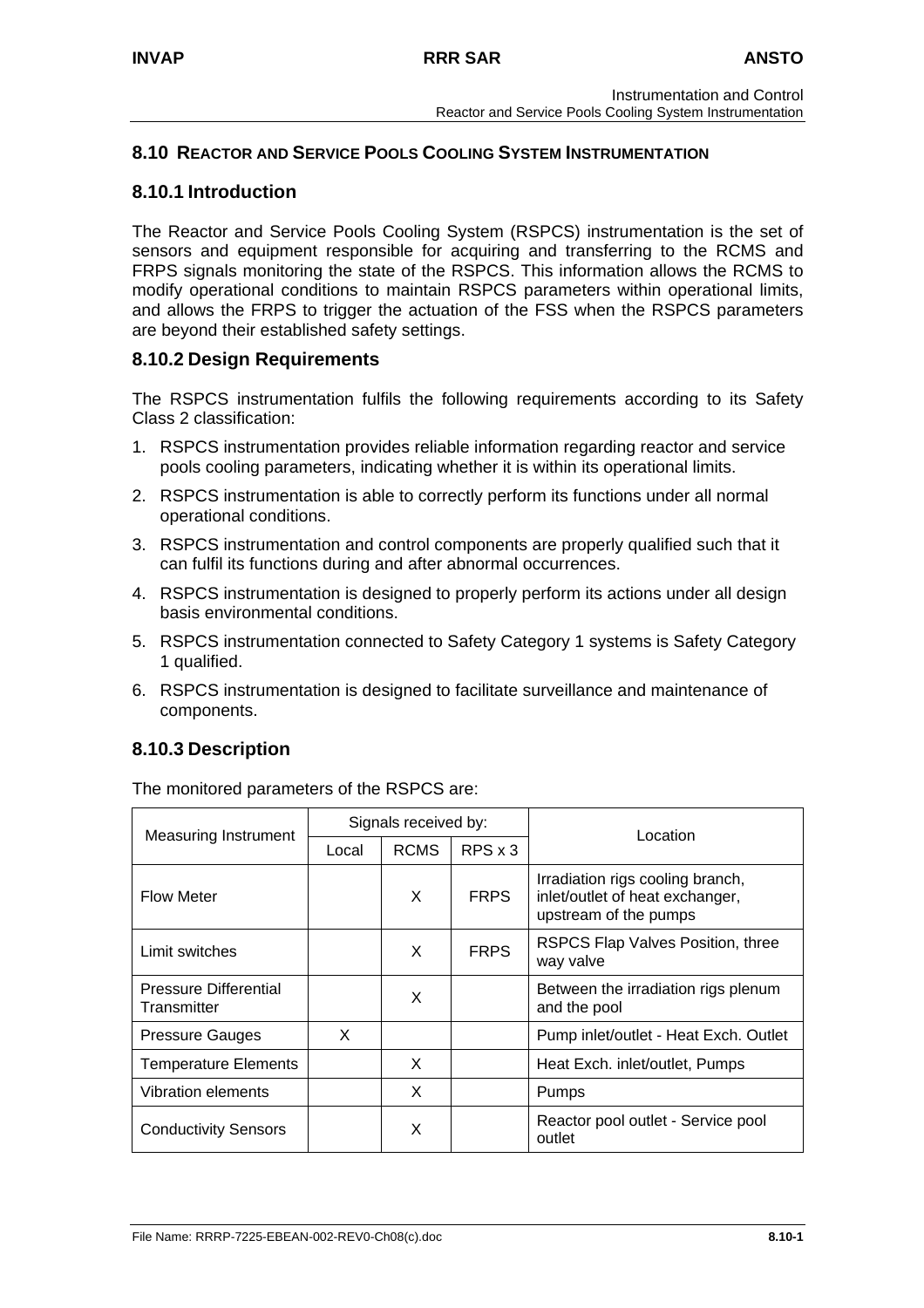A detailed description of the actions and interlocks generated by the RCMS and FRPS can be found in Chapter 6.

## **8.10.4 Conformance Analysis**

### **8.10.4.1 Conformance to Design Requirements**

### **8.10.4.1.1 Conformance to Design Requirements 1**

Requirement 1: RSPCS instrumentation will provide reliable information regarding cooling parameters, indicating whether they are within their operational limits.

RSPCS instrumentation is selected to indicate the parameters regarding the cooling characteristics of the reactor and service pool. The instruments are selected to cover the entire expected range of operation of the monitored parameters with the proper accuracy. Thus the instrumentation provides reliable information that indicates if the parameters are within their corresponding operational limit.

### **8.10.4.1.2 Conformance to Design Requirements 2**

Requirement 2: RSPCS instrumentation will be able to correctly perform their functions under all normal operational conditions.

Operational conditions are a design basis taken into account when selecting instrumentation for each monitored parameter. All instrumentation is designed to properly function in all operational states of the system.

### **8.10.4.1.3 Conformance to Design Requirements 3**

Requirement 3: RSPCS instrumentation and control components will be properly qualified such that they can fulfil their functions following design basis fault sequences.

All Safety Category 1 and 2 instrumentation is qualified according to the requirements of their respective category. This ensures that the instrumentation will fulfil its function during and after abnormal occurrences.

### **8.10.4.1.4 Conformance to Design Requirement 4**

Requirement 4: RSPCS instrumentation will be designed to properly perform their actions under all design basis environmental conditions.

The RSPCS instrumentation is not located in a harsh environment, thereby reducing the possibility of equipment deterioration by corrosion, vibration or radiation. In all cases instrumentation is provided with the corresponding protection from its environment and is designed to tolerate all operational conditions and expected transients.

### **8.10.4.1.5 Conformance to Design Requirement 5**

Requirement 5: RSPCS instrumentation connected to Safety Category 1 systems will be Safety Category 1 qualified.

Signals coming from Safety Category 2 systems can be shared with Safety Category 1 systems however this imposes strict conditions on the quality of the sensors provided. In all cases, the corresponding sensors and instruments are qualified according to Class 1E requirements and have the required redundancy and physical separation.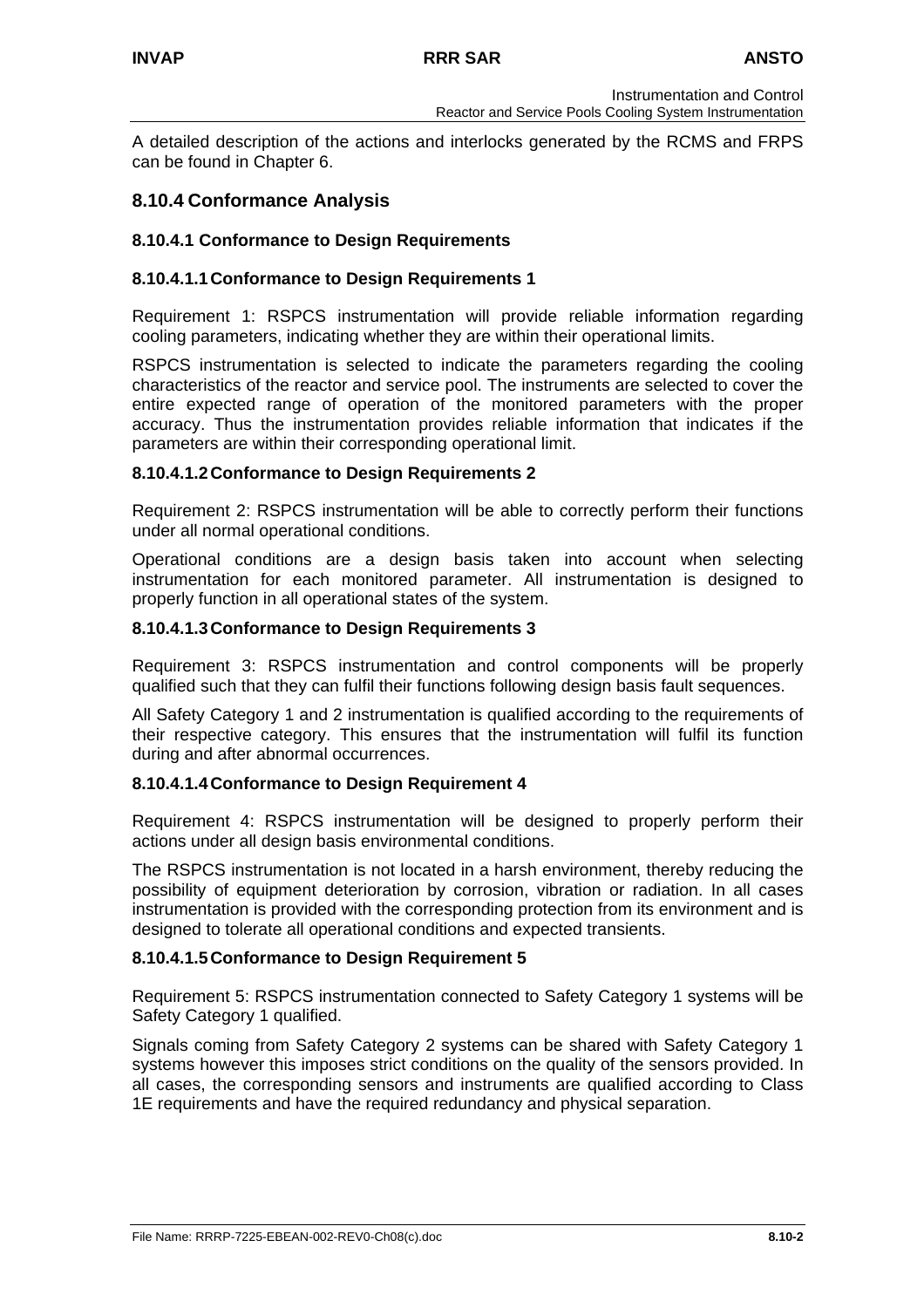## **8.10.4.1.6 Conformance to Design Requirement 6**

Requirement 6: RSPCS instrumentation will be designed to facilitate surveillance and maintenance of components.

Wherever possible, the instruments have been placed in such a way as to facilitate accessibility for surveillance and maintenance tasks by operators and maintainers.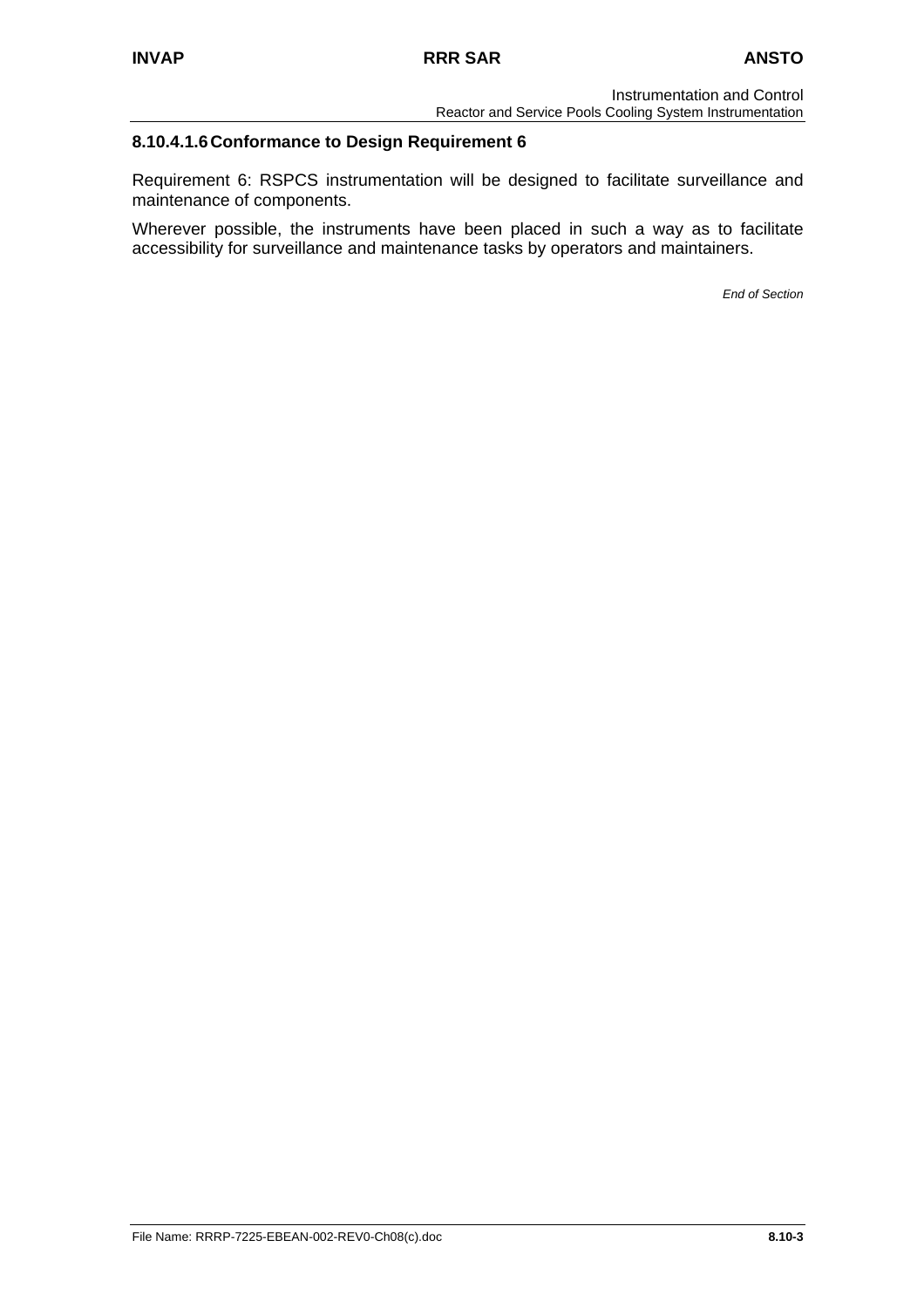# **8.11 Emergency Make-up Water System Instrumentation**

## **8.11.1 Introduction**

The Emergency Make-up Water System (EMWS) instrumentation is the set of sensors and equipment responsible for acquiring and transferring to the RCMS and PAM signals monitoring the state of the EMWS. This information allows the RCMS to modify the operational conditions to maintain the EMWS parameters within their operational limits, and reads the passive initiation of the protective action when the EMWS senses a drop in pool water level.

## **8.11.2 Design Requirements**

The following describes the design requirements that instrumentation of the EMWS fulfils according to its Safety Category 2 classification.

- 1. EMWS instrumentation provides reliable information regarding EMWS parameters, indicating whether they are within their operational limits.
- 2. EMWS instrumentation is able to correctly perform their functions under all normal operational conditions.
- 3. EMWS instrumentation is properly qualified such that they can fulfil their functions during and after abnormal occurrences.
- 4. EMWS instrumentation is designed to properly perform their actions under all design basis environmental conditions.
- 5. EMWS instrumentation is designed to facilitate surveillance and maintenance of components.

## **8.11.3 Description**

The following are the main types of EMWS instrumentation:

| Measuring                                         |       |             | Signals received by: | Location of instrument |                                                             |
|---------------------------------------------------|-------|-------------|----------------------|------------------------|-------------------------------------------------------------|
| Instrument                                        | Local | <b>RCMS</b> | RPS(x3)              | PAM(x2)                |                                                             |
| Pool Water Level<br>Switches (EMWS)<br>Actuation) |       |             |                      | X                      | Detectors located close to the<br>upper edge of the chimney |
| <b>Level Switches</b>                             |       |             |                      | X                      | Storage Tank                                                |
| <b>Flow Switch</b>                                | X     | X           |                      | X                      | Discharge Piping Downward Flow<br>Alarm                     |
| <b>Flow Switch</b>                                |       | X           |                      |                        | Discharge Piping Ascending Flow<br>Alarm                    |

EMWS generates the following protection action:

- a) Open valves for water injection
- b) Low level in storage tanks inhibit reactor start-up
- c) Manual block valve closed inhibits reactor start-up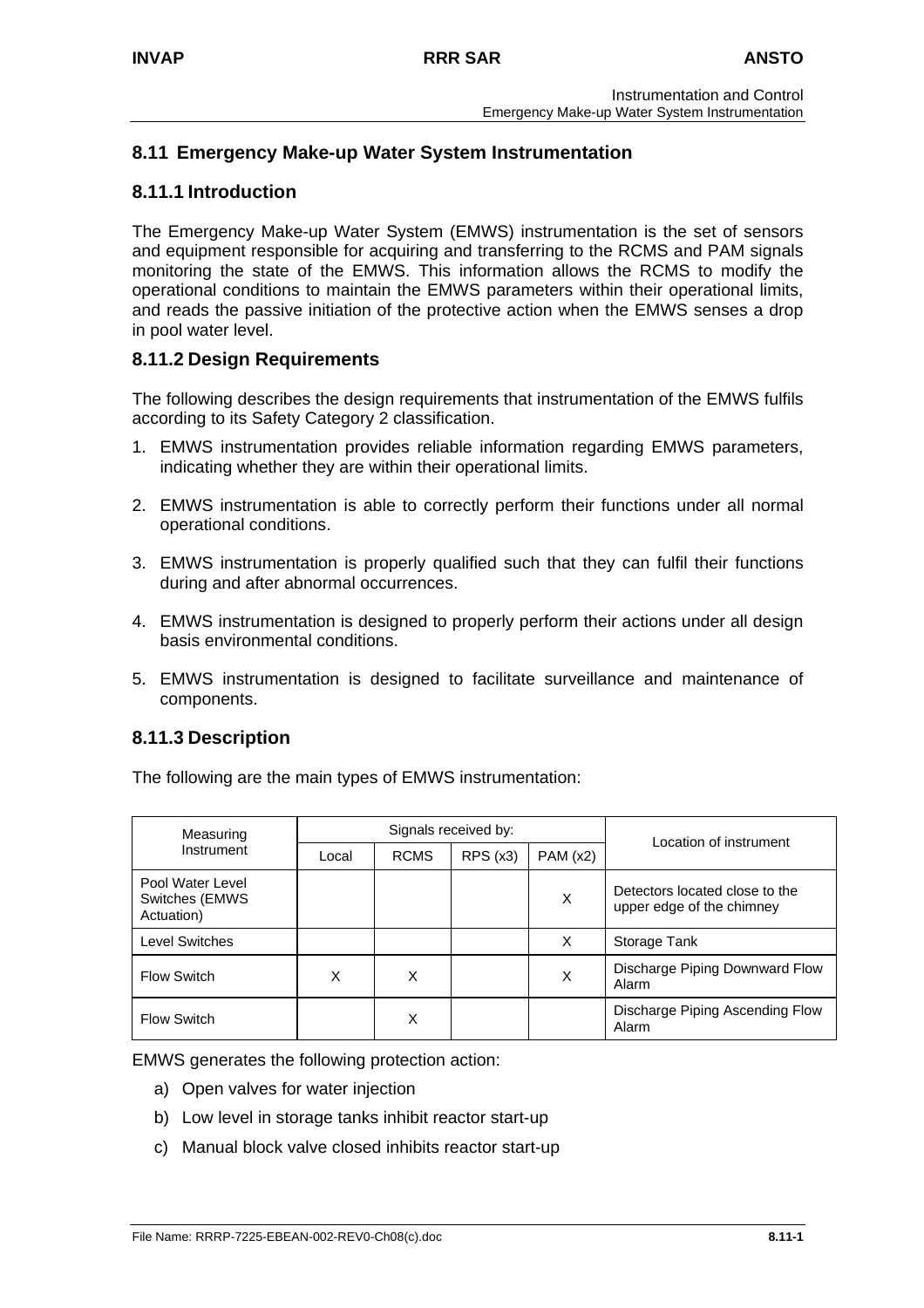Details of the system can be found in SAR Chapter 6.

### **8.11.4 Conformance Analysis**

#### **8.11.4.1 Conformance to Design Requirements**

#### **8.11.4.1.1 Conformance to Design Requirements 1**

Requirement 1: EMWS instrumentation will provide reliable information regarding EMWS parameters, indicating whether they are within their operational limits.

All EMWS instrumentation has been selected to indicate the reactor parameters regarding cooling characteristics of the reactor pool and the equipment that makes up the EMWS. The instruments are selected to cover the entire expected range of operation of the monitored parameters, with the appropriate accuracy. Thus, the instrumentation provides reliable information that indicates if the parameters are within their corresponding operational limit.

#### **8.11.4.1.2 Conformance to Design Requirements 2**

Requirement 2: EMWS instrumentation will be able to correctly perform their functions under all normal operational conditions.

Operational conditions are a design basis taken into account when selecting instrumentation for each monitored parameter. All instrumentation is designed to properly function in all operational states of the system.

#### **8.11.4.1.3 Conformance to Design Requirements 3**

Requirement 3: EMWS instrumentation will be properly qualified such that they can fulfil their functions during and after abnormal occurrences.

All Safety Category 1 and 2 instrumentation is qualified to the requirements of their respective category. This ensures that the instrumentation fulfils their function during and after abnormal occurrences.

#### **8.11.4.1.4 Conformance to Design Requirement 4**

Requirement 4: EMWS instrumentation will be designed to properly perform their actions under all design basis environmental conditions.

The EMWS instrumentation is not located in a harsh environment, thereby reducing the possibility of equipment deterioration by corrosion, vibration or radiation. In all cases, instrumentation is provided with the corresponding protection from its environment and is designed to tolerate all operational conditions and expected transients.

### **8.11.4.1.5 Conformance to Design Requirement 5**

Requirement 5: EMWS instrumentation will be designed to facilitate surveillance and maintenance of components.

Wherever possible the instruments have been placed in such a way as to facilitate accessibility for surveillance and maintenance tasks by operators and maintainers.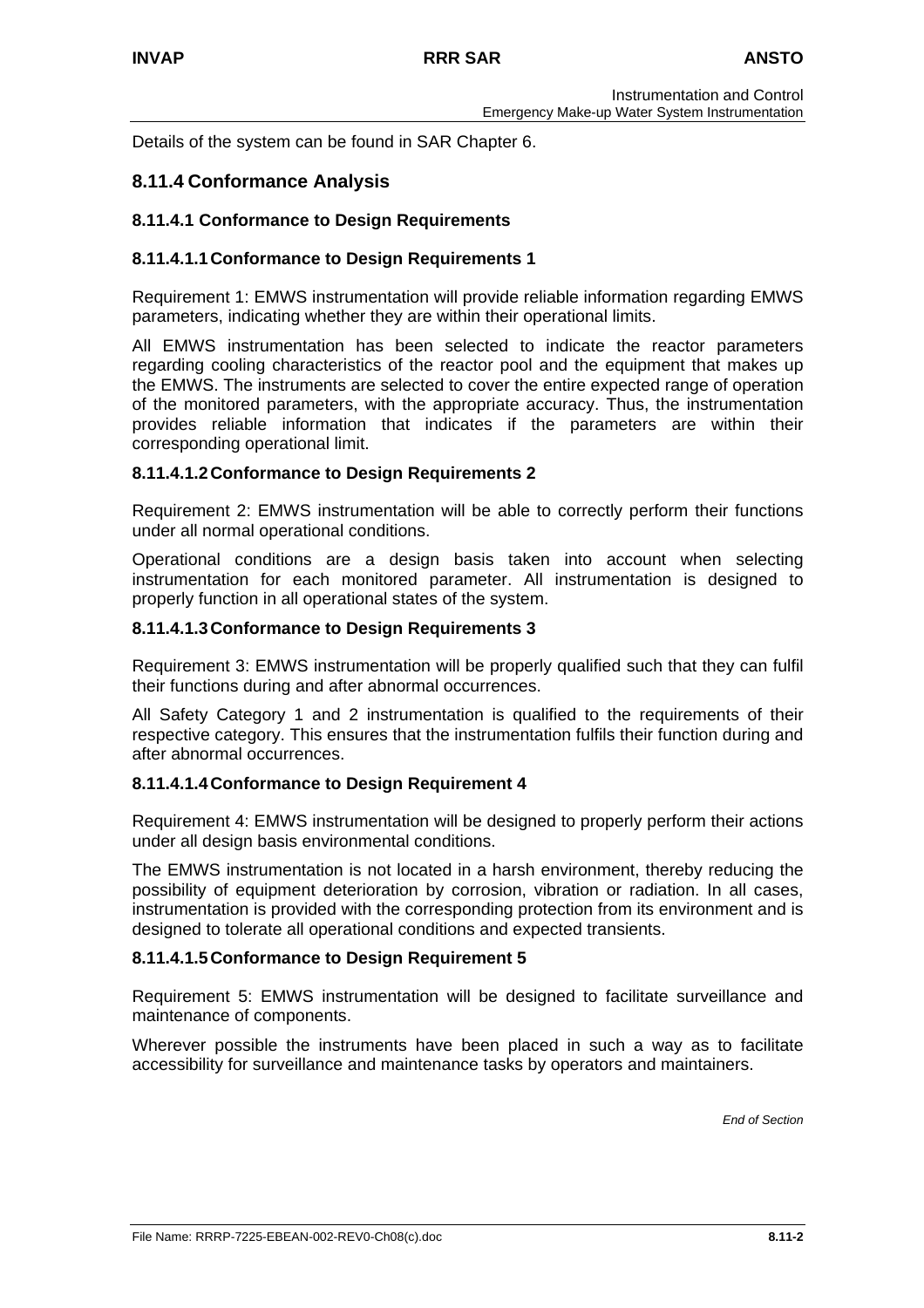### **8.12 HOT WATER LAYER SYSTEM INSTRUMENTATION**

## **8.12.1 Introduction**

The Hot Water Layer System (HWLS) instrumentation is the set of sensors and equipment responsible for acquiring and transferring to the RCMS signals monitoring the state of the HWLS. This information allows the RCMS to modify the operational conditions to maintain HWLS parameters within their operational limits.

### **8.12.2 Design Requirements**

The HWLS instrumentation fulfils the following functional requirements according to its Safety Class 2 classification:

- 1. HWLS instrumentation provides reliable information regarding HWLS parameters, indicating whether they are within their operational limits.
- 2. HWLS instrumentation is able to correctly perform their functions under all normal operational conditions.
- 3. HWLS instrumentation and control components are properly qualified such that they can fulfil their functions during and after abnormal occurrences.
- 4. HWLS instrumentation is designed to properly perform their actions under all design basis environmental conditions.
- 5. HWLS instrumentation is designed to facilitate surveillance and maintenance of components.

## **8.12.3 Description**

| Measuring                       | Signals received by: |             |                |                                                |
|---------------------------------|----------------------|-------------|----------------|------------------------------------------------|
| Instrument                      | Local                | <b>RCMS</b> | $RPS \times 3$ | Location                                       |
| <b>Flow Meter</b>               | X                    | X           |                | Pump discharge make-up inlet, inlet<br>to tank |
| <b>Flow Switch</b>              |                      | X           |                | Heater outlet                                  |
| <b>Pressure Gauges</b>          | X                    |             |                | Pump inlet/outlet                              |
| <b>Pressure Safety</b><br>Valve | X                    |             |                | <b>Heaters</b>                                 |
| Temperature<br>Elements         |                      | X           |                | Heater outlet, Pump supply line                |
| <b>Level Switches</b>           |                      | х           |                | Storage tank                                   |

The main types of instruments in the HWLS are:

A detailed description of the actions and interlocks generated by the RCMS can be found in Chapter 6.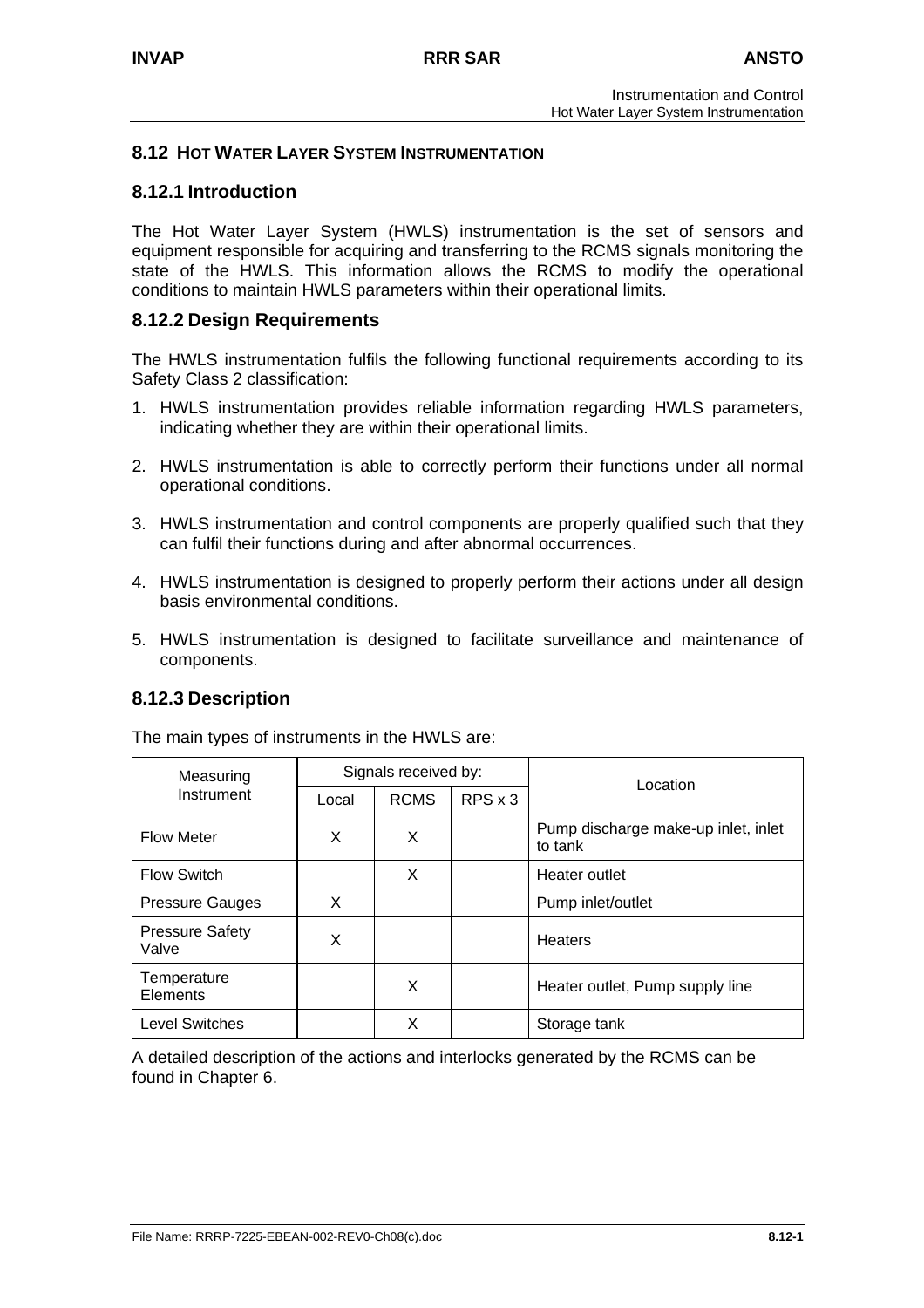## **8.12.3.1 Conformance to Design Requirements**

### **8.12.3.1.1 Conformance to Design Requirements 1**

Requirement 1: HWLS instrumentation will provide reliable information regarding HWLS parameters, indicating whether they are within their operational limits.

All HWLS instrumentation has been selected to indicate reactor parameters regarding the state of the hot water layer as defined in the HWLS design basis. The instruments are selected to cover the entire expected range of operation of the monitored parameters, with appropriate accuracy. Thus, the instrumentation provides reliable information that indicates if the HWLS parameters are within their operational limits.

### **8.12.3.1.2 Conformance to Design Requirements 2**

Requirement 2: HWLS instrumentation will be able to correctly perform their functions under all normal operational conditions.

Operational conditions are a design basis taken into account when selecting instrumentation for each monitored parameter. All instrumentation is designed to properly function in all operational states of the system.

### **8.12.3.1.3 Conformance to Design Requirements 3**

Requirement 3: HWLS instrumentation and control components will be properly qualified such that they can fulfil their functions during and after abnormal occurrences.

All instrumentation of Safety Category 2 systems is qualified according to the requirements of this category. This ensures that the instrumentation fulfils their function during and after abnormal occurrences.

## **8.12.3.1.4 Conformance to Design Requirement 4**

Requirement 4: HWLS instrumentation will be designed to properly perform their functions under all design basis environmental conditions.

The HWLS instrumentation is not located in a harsh environment, thereby reducing the possibility of equipment deterioration by corrosion, vibration or radiation. In all cases instrumentation is provided with the corresponding protection from its environment and is designed to tolerate all operational conditions and expected transients.

### **8.12.3.1.5 Conformance to Design Requirement 5**

Requirement 5: HWLS instrumentation will be designed to facilitate surveillance and maintenance of components.

Wherever possible, the HWLS instrumentation has been placed in such a way as to facilitate accessibility for surveillance and maintenance tasks by operators and maintainers.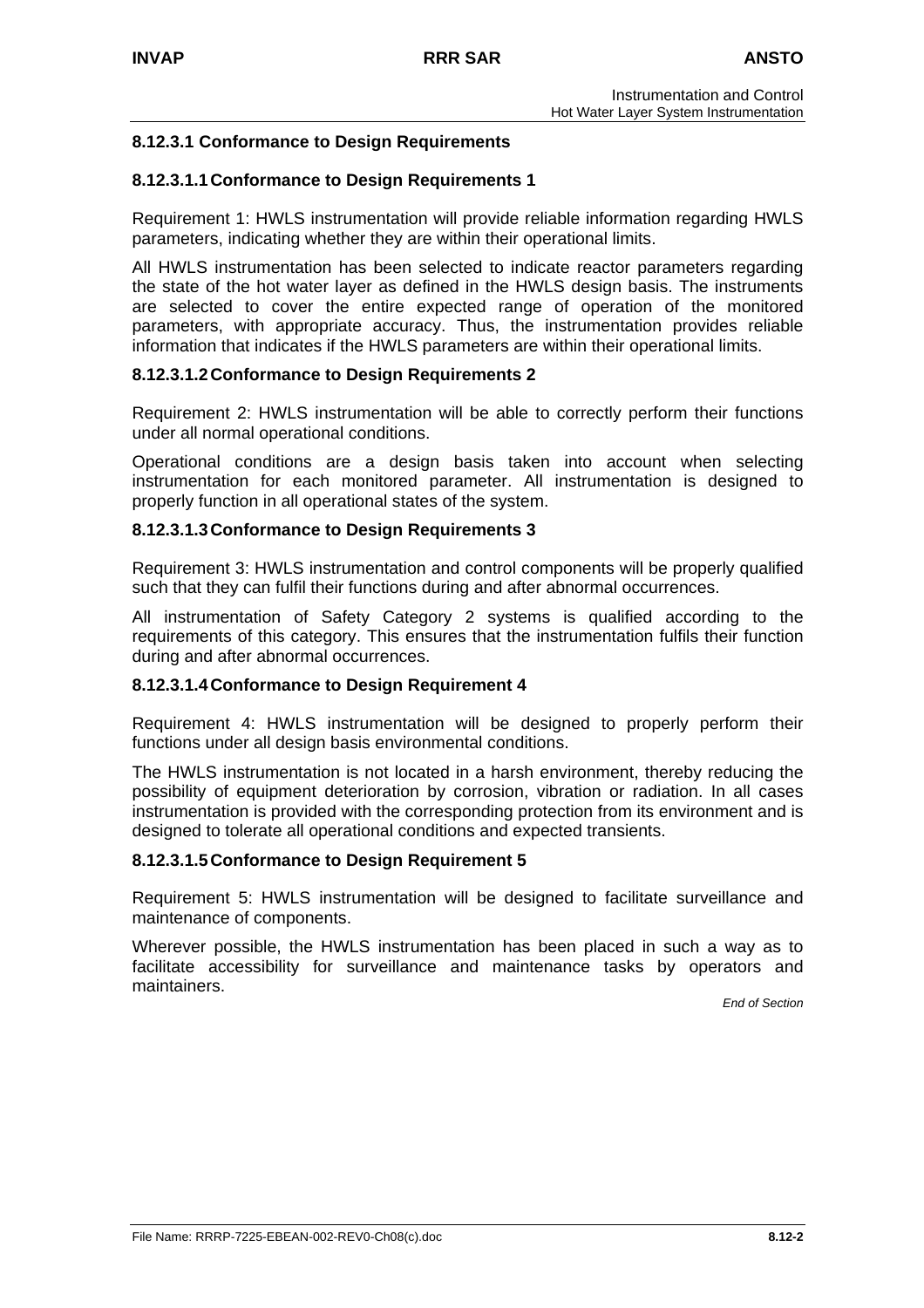### **8.13 MAIN CONTROL ROOM DESIGN**

The design of the MCR takes into consideration the nuclear safety and radiological protection requirements as well as reactor utilisation for radioisotope production and neutron beam research.

The MCR is designed together with operational procedures, operator actions and information displays to allow the fulfilment of the reactor facility safety, radiological protection, and utilisation objectives.

The MCR and ECC are the main areas for reactor control. However there are other control points distributed in the plant, grouped according to functions or systems. All points have the necessary attributes and information for operators to correctly execute their tasks. The distribution of tasks is arranged to avoid overloading the MCR with information that may distract or divert operator attention from their specific function.

The MCR has three main elements:

Main Console (MC) Supervisor Console (MCS)

Wall Panel (WP)

The operator has access to Visual Display Units (VDUs) for all the systems from which periodical or on-demand information is required. Similarly, the type of graphical presentation is defined for all parameters present in the Main Control Room or remote centres. Desks have pushbuttons, touch screens, dedicated keyboards and track balls. Information is delivered through the VDUs or hardwired instruments. In general, the horizontal section of the Main Console houses pushbuttons keyboards and keys while the vertical area houses hardwired displays and VDUs.

### **8.13.1 Design Requirements**

### **8.13.1.1 General Ergonomic Design Theory**

The methodology utilised for the development of an ergonomic design is presented on the flow sheet shown in Figure 8.13/1.

### **8.13.1.1.1 Information-Action Cycle**

An operator is likely to take corrective action or execute an operation based on:

- a) Training
- b) Information received through the human-machine interfaces
- c) Administrative procedures

The design of work sites takes into consideration the average ergonomic characteristics as indicated in Figure 8.13/2 and Figure 8.13/3.

### **8.13.1.1.2 Ergonomic Design**

The ergonomic design concept is applied to every unit in which a human-machine interface occurs.

The main human-machine interfaces occur in the MCR at the control consoles through which the operators carry out normal and abnormal procedures.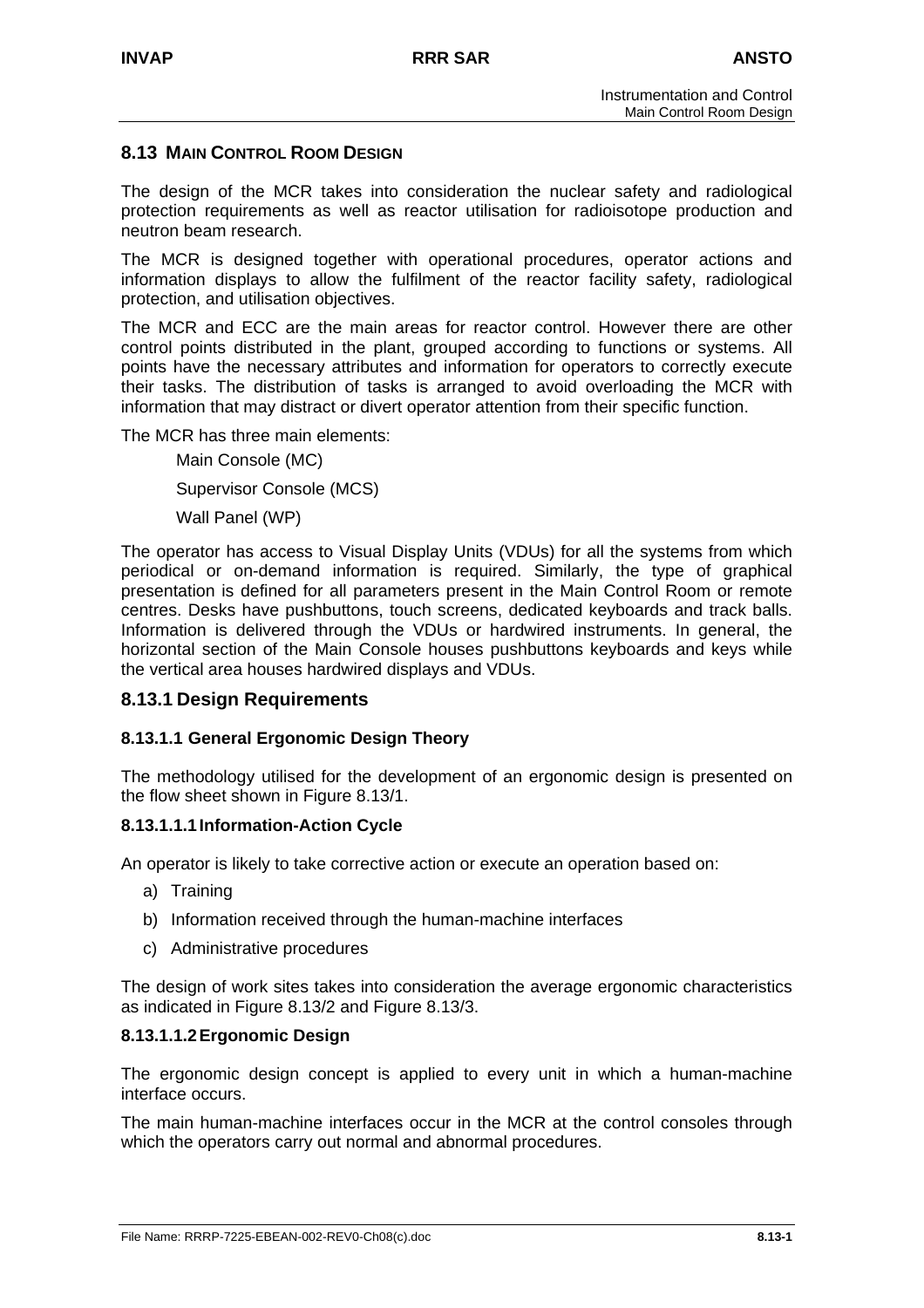### **8.13.1.1.3 Console Design Principles**

In this section relevant console design principles that are applicable to the RPS dedicated console, Main Console, Supervision Console and Emergency Console are described.

### **8.13.1.1.3.1 Console Anthropometrics**

The design of all consoles in the control centres has been based on anthropometric considerations to accommodate a broad range of the operating personnel population. The dimensions of these consoles are derived from the anthropometric data set selected for the Reactor Facility.

The controls are set back from the front edge to protect against accidental activation. Since the operator has to be able to reach the controls without having to bend or stretch significantly, all frequently used controls for an operation sequence are within the maximum extended reach of the shortest operator seated in front of the working area on a moveable chair.

Sufficient leg and foot room is provided to enable operators to avoid awkward and uncomfortable seating positions.

### **8.13.1.1.3.2 Panel Layout**

1. Modular Design

A modular design is used for the Main and Emergency Consoles. This choice has benefits for console maintenance and construction. The coupling between the base modules defines the size and shape of each console and is determined by the operational requirements of each console.

2. Priority

Priority principles were established and applied to the layout and arrangement of alarm signals, displays and controls. They were determined by the function of a system and the priority ranking between similar elements in the layout of the panels. The priority ranking rules derived from these principles are consistent for all panels in the plant.

3. Positioning

The positioning of displays, indicators and controls on the panels and desks are based on the following criteria:

- a) Alarm signal displays are visible from the operator seat area.
- b) Frequently used controls are within convenient reach, and related indicators and displays are legible from the operator seat area.
- c) Controls and displays are located so that displays are not obscured during operation.
- d) The location of controls and displays within a single panel makes the most effective use of the viewing and manual operation areas.

### **8.13.1.1.3.3 Location Aids**

a) Grouping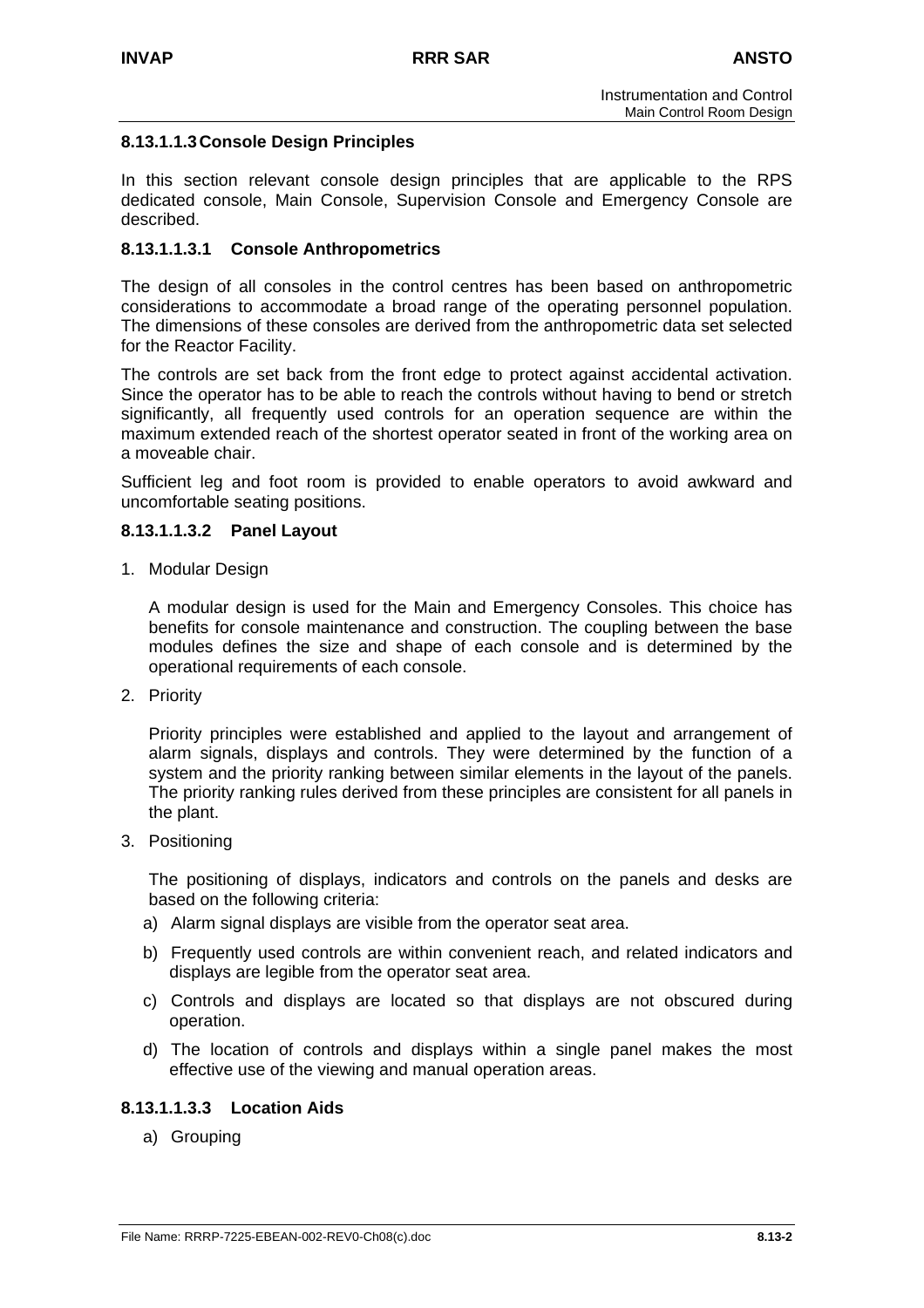All displayed information and controls are logically grouped to facilitate their location and use. Particular care is taken to avoid conflicts of grouping and to be consistent with the user model of the system.

Six fundamental grouping techniques are used on the MCR and ECC console designs. These techniques group the required elements according to function, sequence of use, frequency of use, priority, operating procedures and process mimics.

- b) Grouping by Function Information and controls are grouped in relation to function or interrelationships within a system. Care is taken to identify the function in terms of what role the information plays in achieving system objectives, rather than the source of information or method of measurement.
- c) Grouping by Sequence of Use Information and controls are grouped on a sequential basis, either by considering the display as a whole or by dividing the display into parts, each of which are organised on a sequential basis. Cause and effect relationships are reflected in the display.
- d) Grouping by Frequency of Use Information most often used is collected at the top of the display with least used information at the bottom. Most used controls are nearest to the operator. This type of grouping is applied within limits, due to:
	- (i) the risk of apparently illogically displayed information
	- (ii) the constraints of grouping by function and sequence
- e) Grouping by Priority Information or controls are grouped by significance to the success of the system. Highest priority items are placed in prime positions within a group.
- f) Grouping by Operating Procedures Information displays and controls are grouped according to the operating procedures.
- g) Mimic Grouping Information displays and controls are grouped according to the process.

The allocation of panel positions should first ensure the integrity of the arrangement or grouping by system function and task sequence.

1. Coding

The coding system is consistent throughout the MCR and ECC. The code used for displays and associated controls is consistent. This applies to location, information, colour and illumination codes.

The coding method is determined according to the relative advantage of the five types of coding available. Five coding methods are available: physical coding, information coding, location coding, data coding and enhancement coding.

- a) Physical Coding No more than three different sizes are used for discrimination by absolute size. The number of shapes is also limited for shape coding. No more than 12 colours including black and white are used for colour coding. No more than three signals of different frequencies are used for auditory coding. No intensity coding is used in either auditory or visual displays.
- b) Information Coding Coding of displays is used to improve the usability of information by enhancing discrimination and aiding comprehension and assimilation.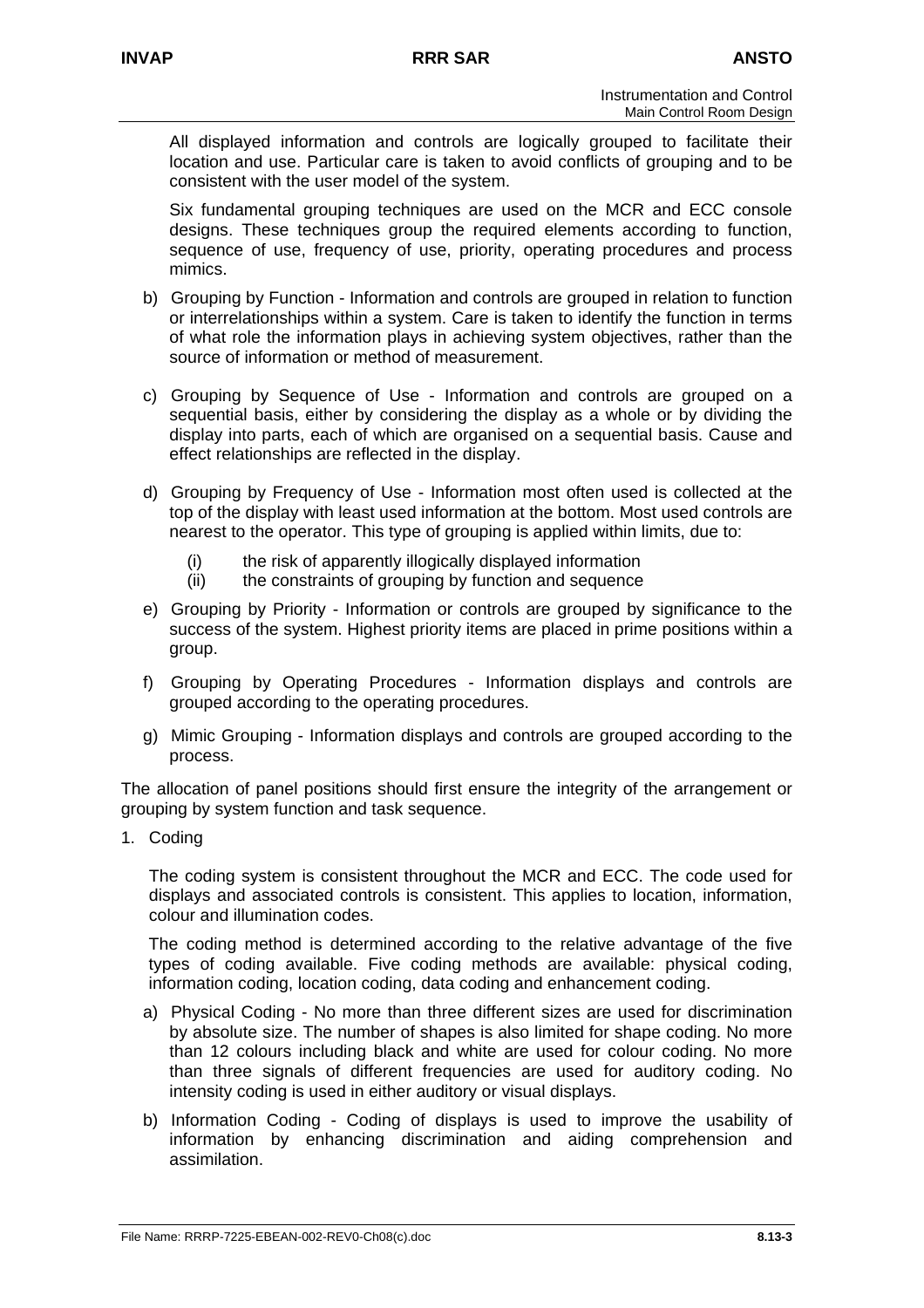- c) Location Coding Relative positioning of information is used to reinforce the intended message in addition to the information transmitted by a pointer, character, group of characters, or symbol.
- d) Data Coding Data coding is used to build a properly formulated glossary of abbreviations and acronyms. Abbreviations are used on labels and VDU displays.
- e) Enhancement Coding Techniques such as reverse video and toggling of symbol size and brightness are used to reinforce the displayed data.
- f) The use of colour as a coding medium in the control rooms offers a valuable means of providing unambiguous, easily distinguishable information to the operator. The benefits of colour coding can be realised only if colour is not used indiscriminately.
- 2. Labelling

Controls, displays and other equipment items that must be located, identified or operated are appropriately and clearly labelled to permit rapid and accurate human response.

Adequate labelling is provided in the MCR and ECC. The labelling is consistent with other labelling in the plant and in accordance with common standards. The criteria for the labelling are as follows:

- a) The hierarchy in labelling is achieved by dimensions and shape or type settings.
- b) The abbreviations and acronyms are consistent in all systems and easily identified with the full names.
- c) Labels provide the functional description and the identification for maintenance purposes are identical to that used in official plant documents.
- d) The importance of the functional description is related to the item grouping used.

## **8.13.1.1.3.4 Information Systems**

VDUs are provided in the MCR to provide operating personnel with information on system status and parameter values needed to meet task requirements in normal, abnormal and emergency situations.

The VDUs form the human-machine interface of the information system, considering human capabilities and characteristics.

The major functional requirements of the displays are as follows:

- a) Safety-related information displays are suitably located and uniquely identified on control panels.
- b) Appropriate types of displays are selected, depending on the purpose of an individual display.
- c) Necessary information is available to the operators when required.
- d) Information shown is clearly understood by the operators.
- e) The display communicates the intended information to operators without ambiguity or loss of meaning.
- f) Symbols are standardised and the range of symbol sizes limited.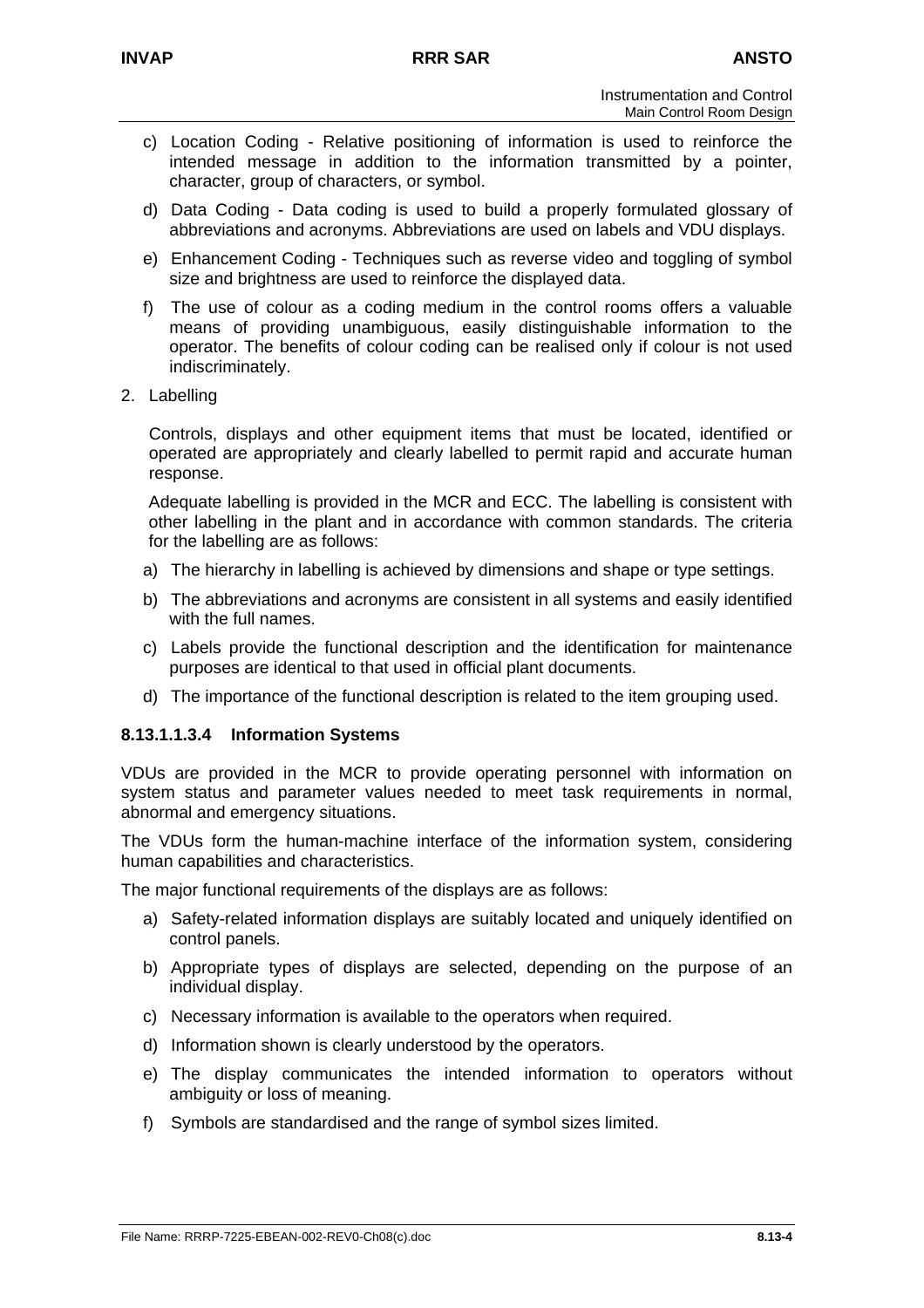g) Direction of process flow paths and the sequence of events in schematic displays are in accordance with population stereotypes.

Displays are designed considering human factors and design criteria for panel layout and location aids. Displays are compatible with both the associated controls and instrumentation and the perceptual and cognitive needs of an operator.

Adequate legibility, luminance, contrast, resolution, regeneration rate, minimum reflected glare and minimum geometric distortion are assured in order to meet the quality required for the displayed images.

The following constraints are used to determine the position of the VDUs in all consoles at the different control centres:

- a) Minimum viewing distance is constrained. The minimum angle between an operator's actual line of sight and the plane of the visual display unit screen is constrained.
- b) Different horizontal and vertical limits are defined for main and auxiliary VDUs. The main VDUs are those which require continuous or frequent monitoring. Other VDUs are considered auxiliary or infrequently monitored.
- c) Frequently monitored VDUs are located within the shown limits.
- d) Similarly, infrequently monitored VDUs are located within the shown limits

For a graphical depiction see Figure 8.13/4 and Figure 8.13/5.

## **8.13.1.1.3.5 Alarm System**

Alarms provide the necessary information about abnormal conditions in the plant.

Because of the large number of alarm messages and the likelihood that numerous alarms may activate concurrently, logical prioritisation of alarms is implemented such that operators can differentiate the most important or serious alarms from less important ones.

### **8.13.1.1.3.6 Controls**

Controls are designed ergonomically to ensure ease of operation and to minimise operator error.

Mechanical characteristics of control elements include; size, operating pressure or force, tactile feedback to meet human capabilities and the characteristics specified in the anthropometric data.

The controls selected are suitable for operator use in the MCR and ECC environments and match the ergonomic characteristics of the expected user population.

Controls meet the following requirements:

- a) Human movement required to perform control actions conform to population stereotypes to minimise operator error.
- b) Consistency is applied to colour, shape and size coding, control movements and of controls for similar control functions.
- c) Categorisation of controls is commensurate with their importance to safety.

To prevent an event induced by human error, erroneous activation of controls is minimised by means such as locating controls at proper positions, use of fixed protective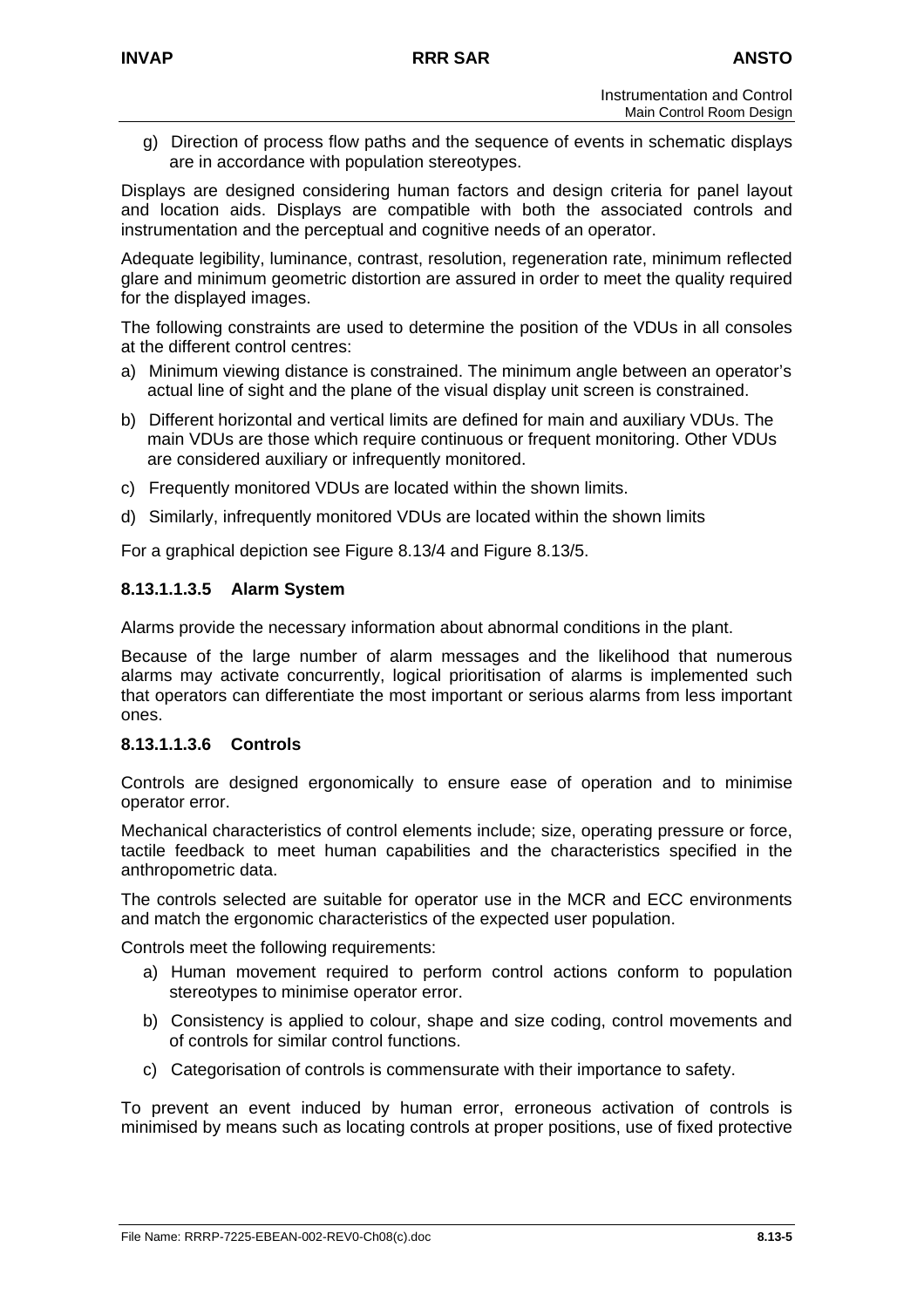structures, movable covers or guards, interlocking controls, application of priority for actuation or any combinations of these, as well as ergonomic considerations.

To ensure that a pushbutton has been pressed far enough for activation, a positive indication is provided in the form of a snap feel, an audible click or an integrated light.

Computer aided functions are introduced for controls to prevent erroneous actuation by means of a sequential or logical actuation interlock, or an operator guide with a computer aided display system.

### **8.13.1.1.3.7 Control-Display Integration**

Controls and their associated displays are correctly integrated to ensure effective operation of the plant by operators in the MCR and ECC.

Control display integration meets the following principle requirements:

- a) Location criteria are followed such that controls are located near or below the associated display. Operation of a control produces a compatible change in the relevant display.
- b) The form of control adopted is consistent with the form of associated information display.
- c) The grouping of controls and their associated displays reflect the need to achieve system objectives and are consistent with the user's mental model of the system.
- d) Where operational sequence is an essential factor, the organisation of controls and displays reflect cause and effect relationships.
- e) The organisation of controls embodies user population stereotypical groupings.
- f) The form of codes used for display and the associated controls are entirely consistent.
- g) Engineering units are consistent with the degree of accuracy needed by the operator. All displays indicate values in a form immediately useable by the operator without requiring conversion.

## **8.13.2 Main Console**

The Main Console is divided into areas corresponding to specific systems:

- a) On the left side: shutdown actions, alarms, and RPS.
- b) In the centre: nuclear and conventional process parameters, selected presentations requested by the operator and Control Rod Drive actions.
- c) On the right side: PAM, graphics selected by the operator, authorisations and conventional system commands.

The operator has an integrated communication and CCTV system that enables the operator to see and communicate with any area inside and outside of the plant. Figure 8.13/6 shows the operator's view from the MCR.

### **8.13.3 Supervision Console**

From the supervisor's desk all operator actions may be verified but not controlled. The Shift Manager has an integral communication system allowing the Shift Manager to see and communicate with any area of the plant without interfering with the operator.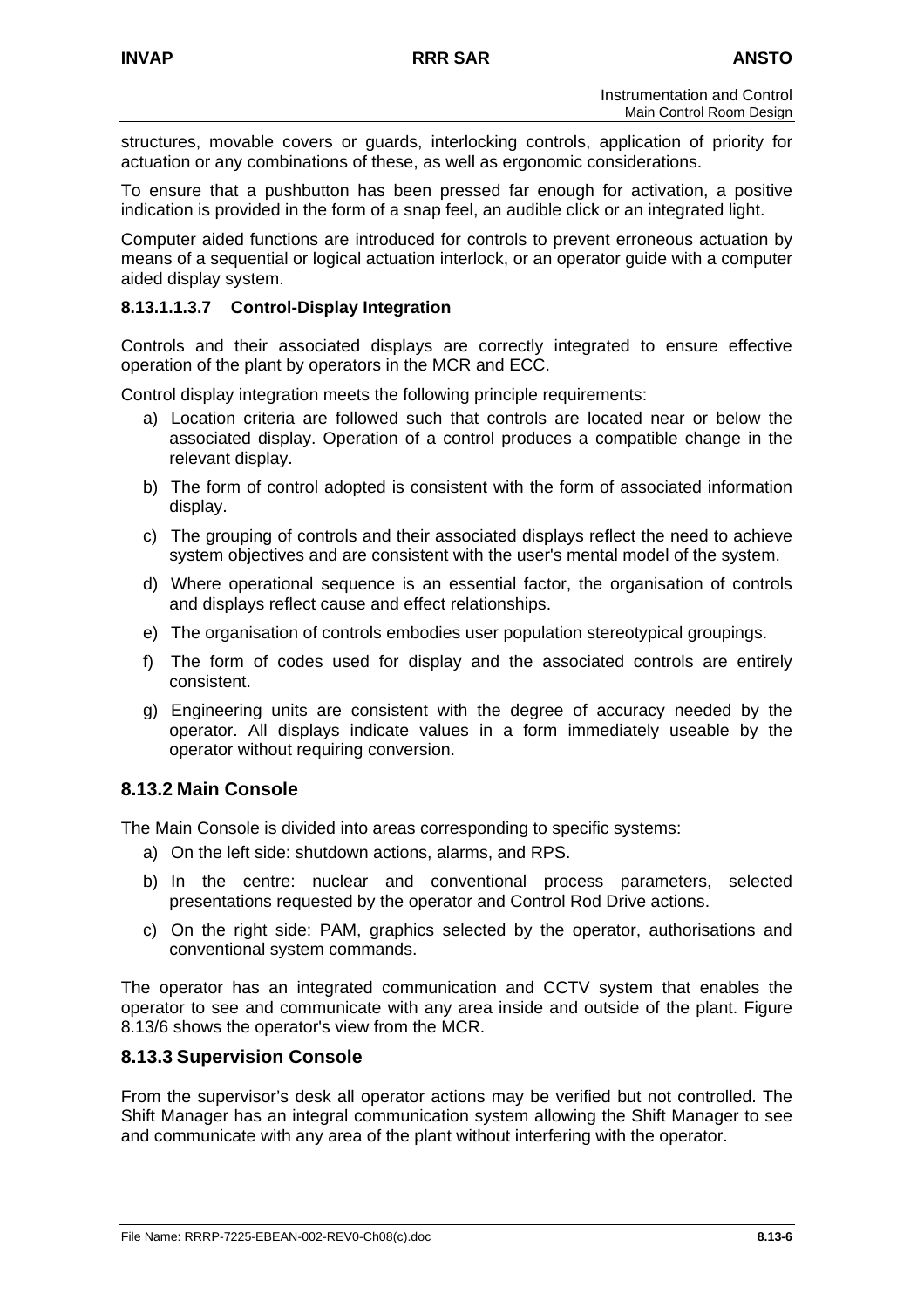# **8.13.4 Hardwired Panels and Visual Display Units**

The VDUs and hardwired panels allow the operator to determine the state of the facility parameters and to take actions by providing:

- a) displayed parameters identified by a code
- b) condition: normal condition or alarm
- c) action: automatic or manual
- d) position in the system

The VDUs provide the following:

- a) Representation of the different systems of the plant in the form of a layout, piping and instrument, functional diagram or logic diagrams.
- b) Electronic representation of measured parameter
- c) Component state (on/off/maintenance)
- d) Component position (up/down/on/off in case of CR or switches)
- e) Component Control (on/off, open/closed).
- f) Location of alarm points.
- g) Outline of the relative positions of fire detectors and area monitors.
- h) Use of colour coding for indication of states and alarms.

## **8.13.5 Visual Display Units**

The VDUs include the display information related to the following areas:

- a) Nuclear
	- (i) CRs position
	- (ii) indication of the reactor basic parameters (including power, flux readings)
- b) Process Systems
	- (i) main parameters (including temperatures, flows, pressures, levels etc)
	- (ii) state of plant items (main pumps, valves etc)
- c) Relative position of:
	- (i) Radiation area monitors including alert and alarm states

### **8.13.6 Hardwired Panels**

The hardwired panels include displays for the following:

- a) RPS
	- (i) state of the nuclear parameters for protection
	- (ii) presentation of the protection function trigger parameters for nuclear systems
	- (iii) presentation of the protection function trigger parameters for process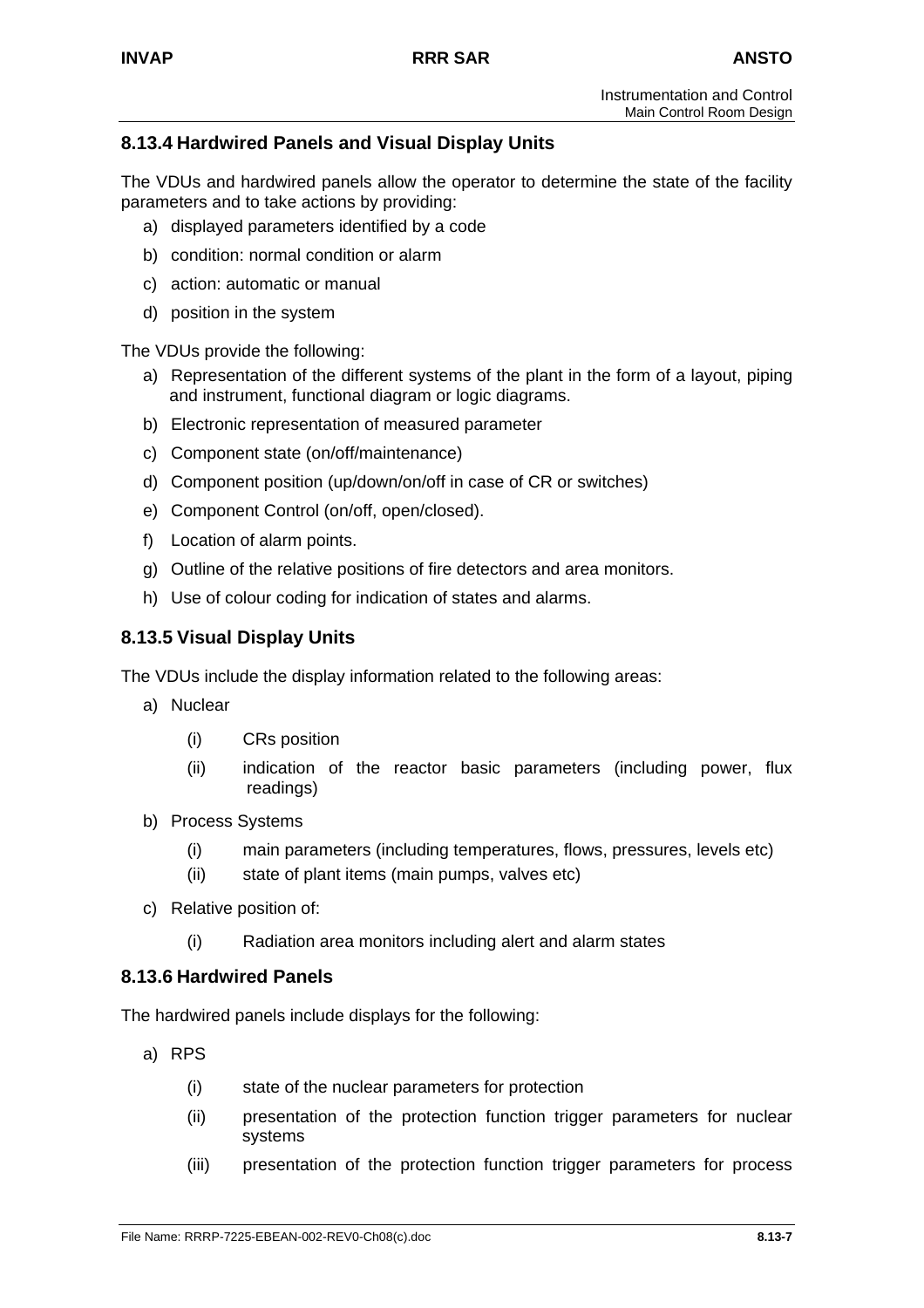#### systems

- b) PAM
	- (i) Value of selected PAM parameters.

## **8.13.7 Ergonomics**

The following elements have been taken into account:

- a) Ergonomics: the relationship between the psychological and physiological capacities of the operator and the working environment. The working environment includes tools, materials, methods and organisation.
- b) Anthropotechnic: the interface between human and machine and the possibility to obtain the best reliable and safe design.
- c) Anthropometrics: the physical characteristics of the human body both in static positions and in the different positions the operators may assume during work.
- d) Architecture: defined as the art of designing and constructing aesthetic and functional spaces, volumes, structures and materials.

The interior conditions of the room include consideration of:

- a) Acoustics: The noise level produced by ventilation and other equipment such as printers, alarms, and telephones are sufficiently low to enable operators to be comfortable for long periods of time.
- b) Lighting: The best possible lighting levels for all areas of the plant, avoiding reflections and glare.
- c) Air Conditioning: The MCR and ECC are air conditioned, taking into consideration the heat loads due to personnel working in the room, lighting and equipment.
- d) Furniture: Ergonomic chairs with wheels to allow movement have been provided. Furniture is specifically designed for the tasks to be performed. Desks and consoles allow the operator to freely move his or her legs.

## **8.13.8 Services**

The services provided in the MCR are:

- a) Communications
- b) Ventilation
- c) Electricity
- d) Further details on fire detection and fire fighting are provided in Chapter 10.
- e) A CCTV system to verify operations or the presence of personnel in physical and radiological hazardous areas. This system is described in more detail in Chapter 10.
- f) Seismic design provisions, as described in Chapter 2.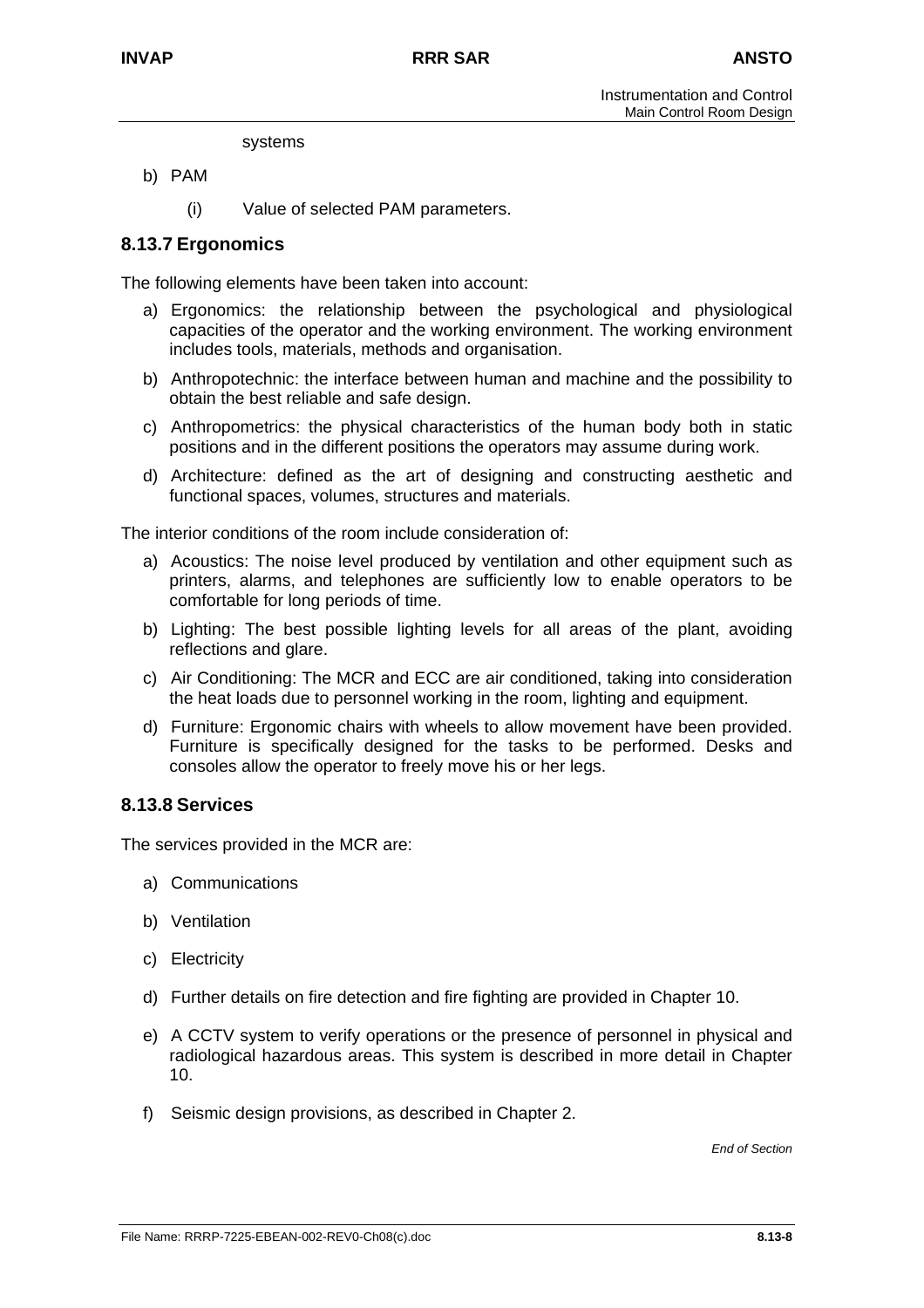

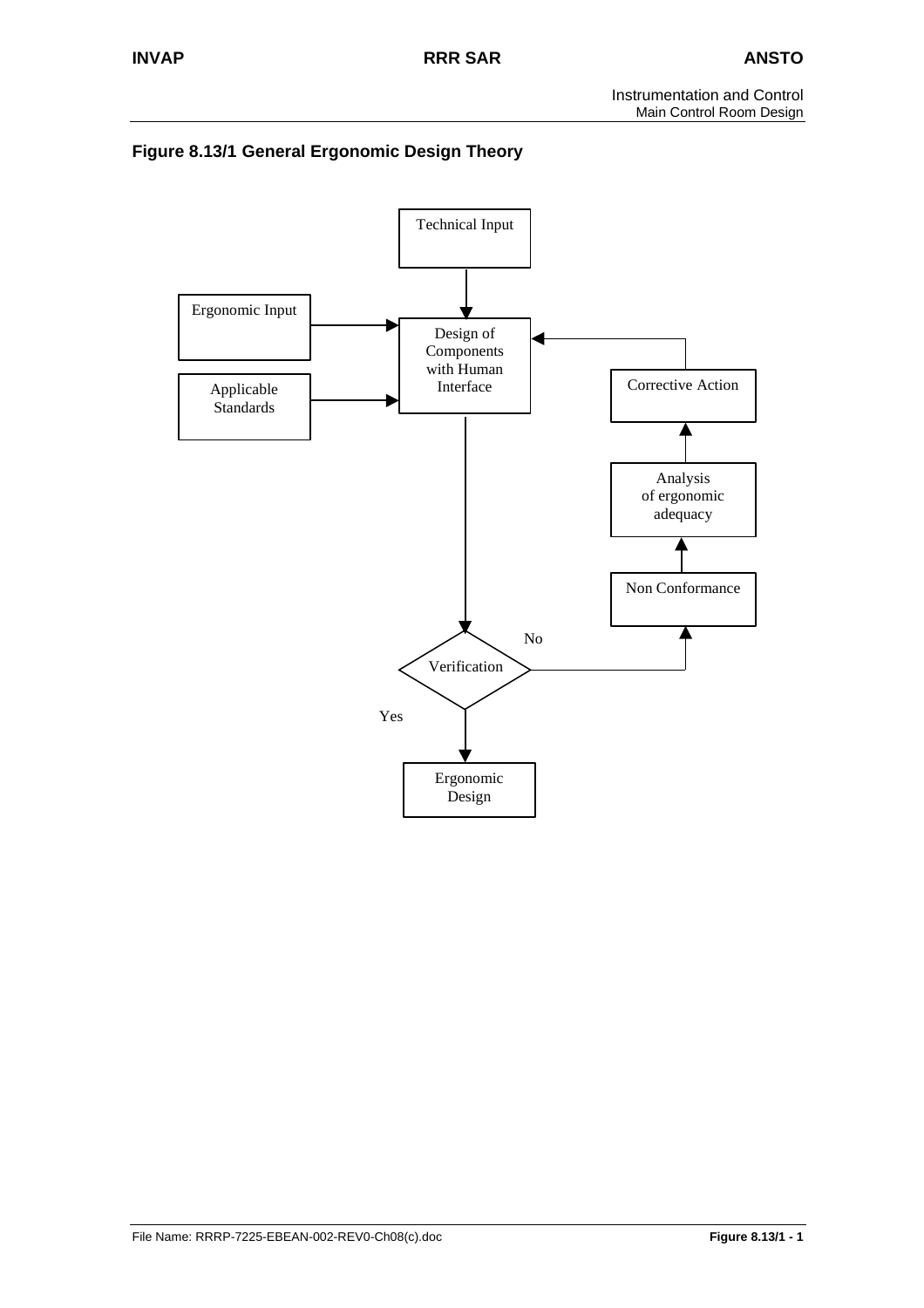



Average dimensions of a work bench, (top view)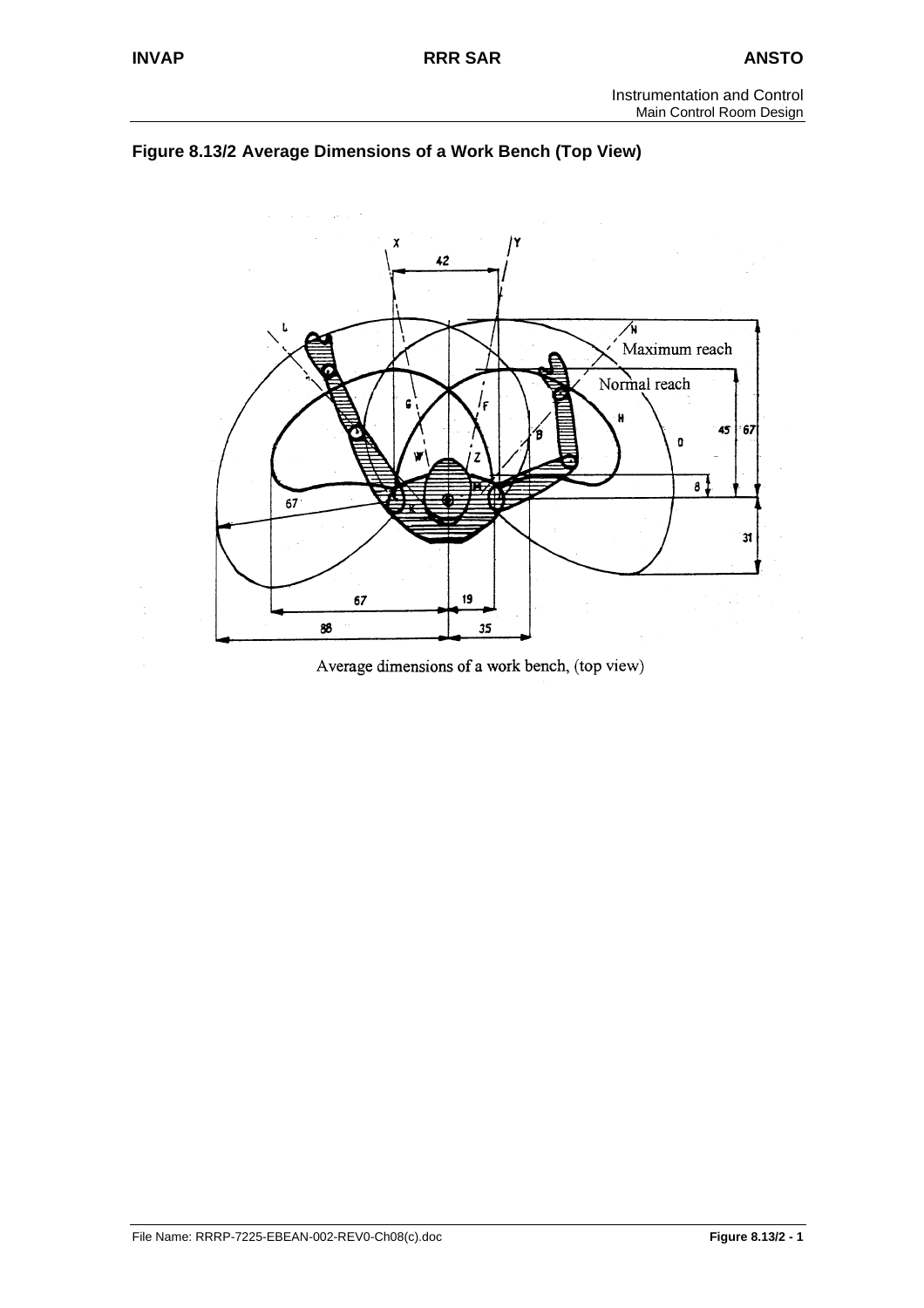



Average dimensions of a work bench, (sectional view)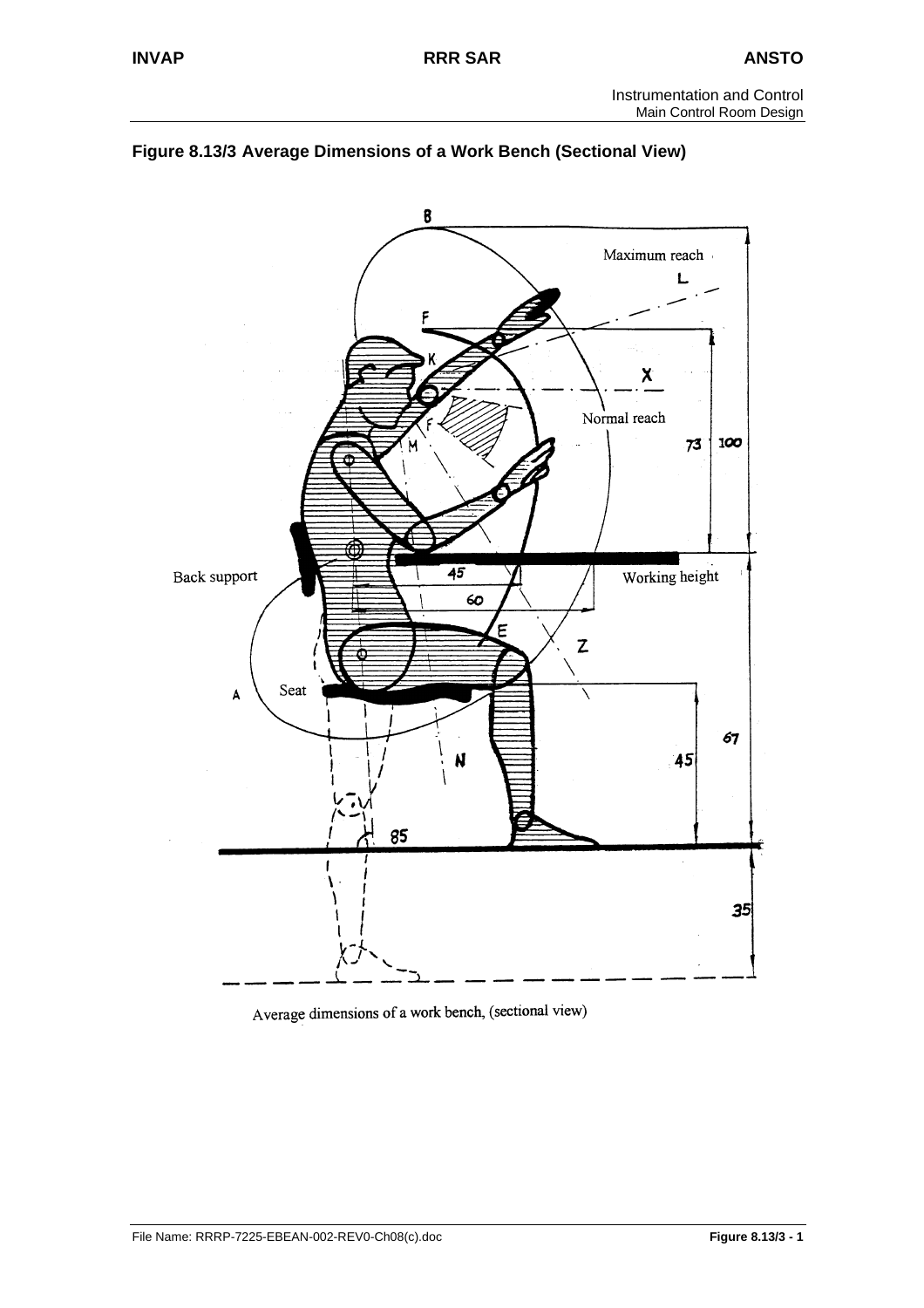

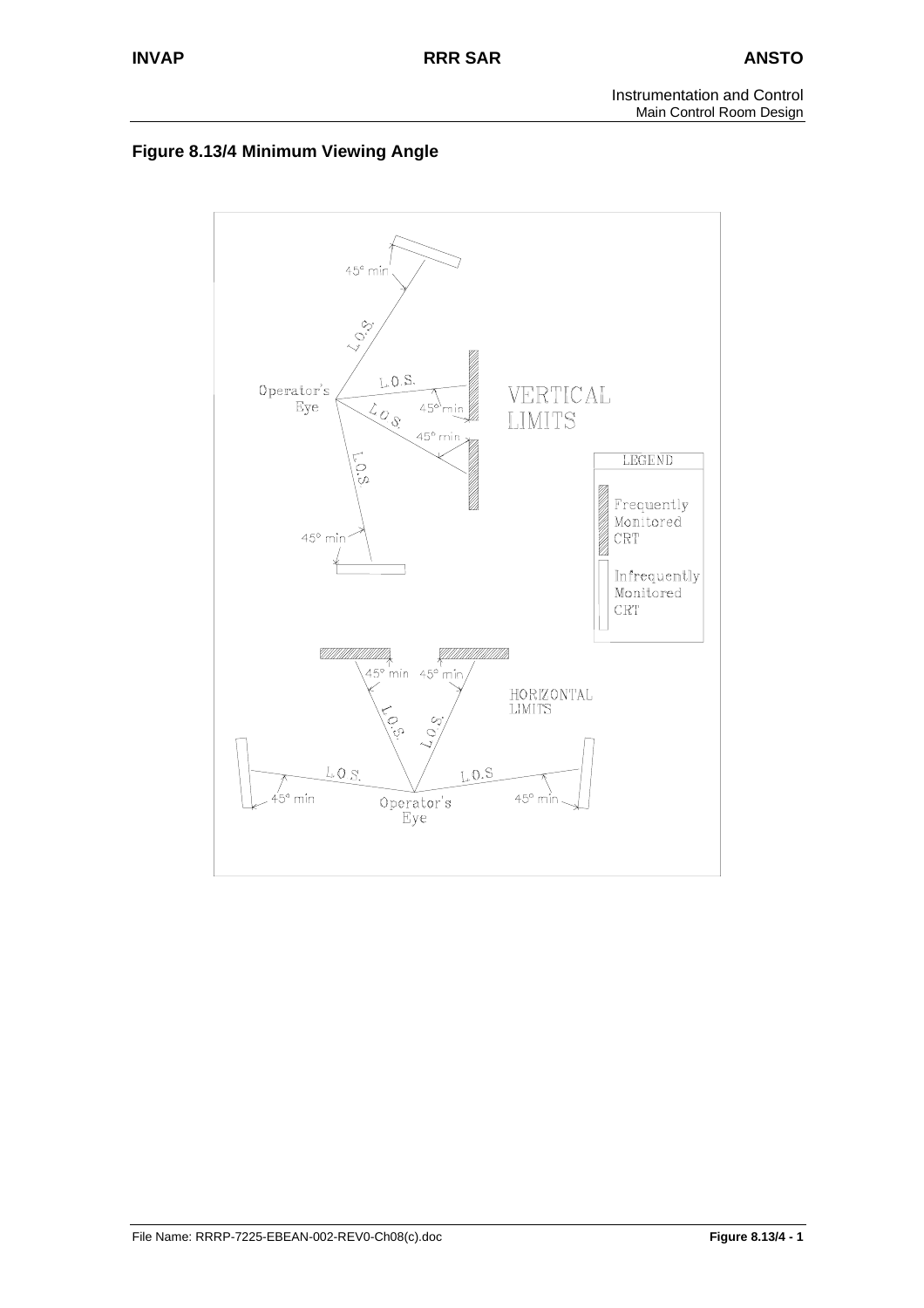**Figure 8.13/5 Screen Location Limits - Seated Operator** 

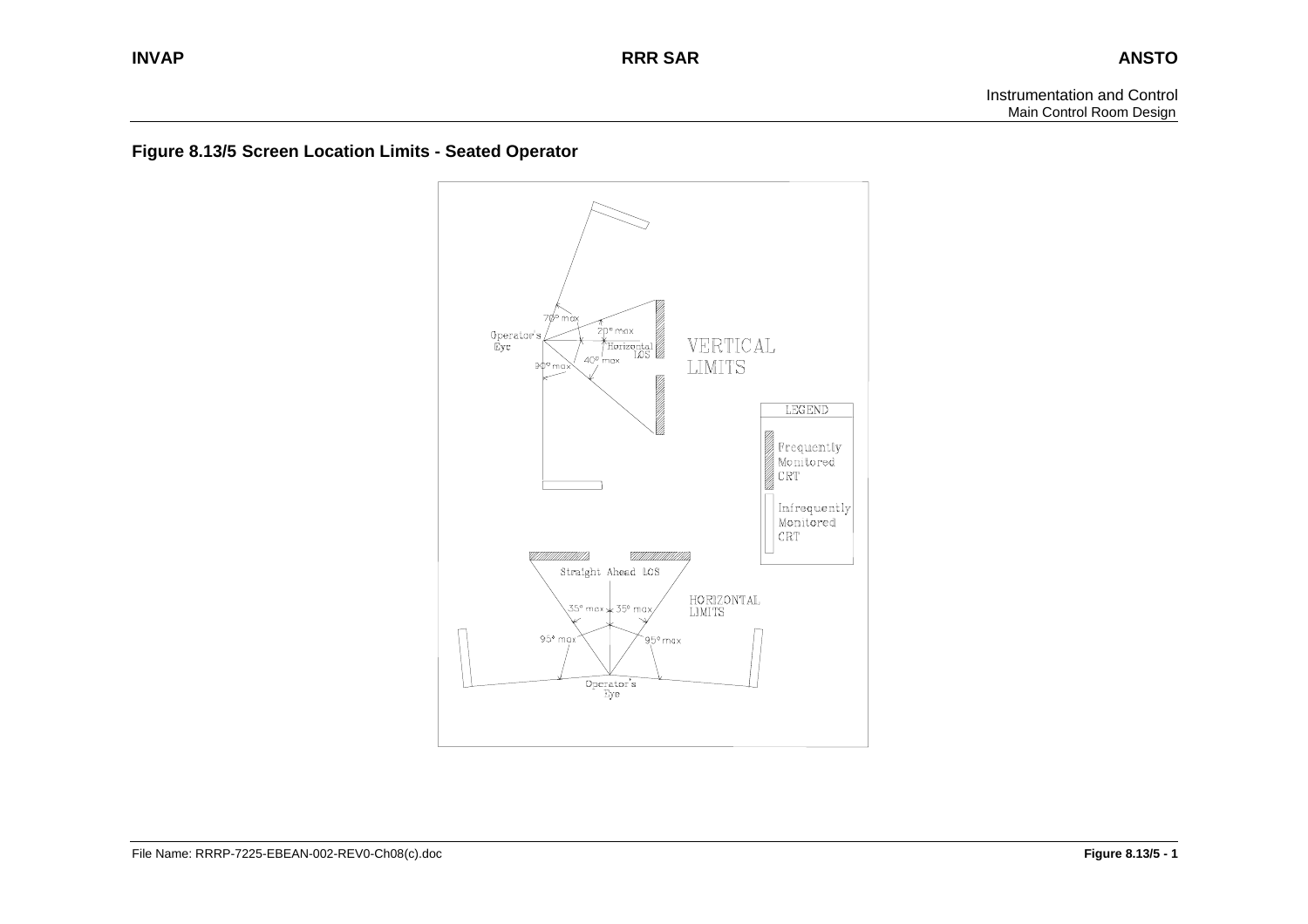# **Figure 8.13/6 Operators Viewpoint from the Main Control Room**